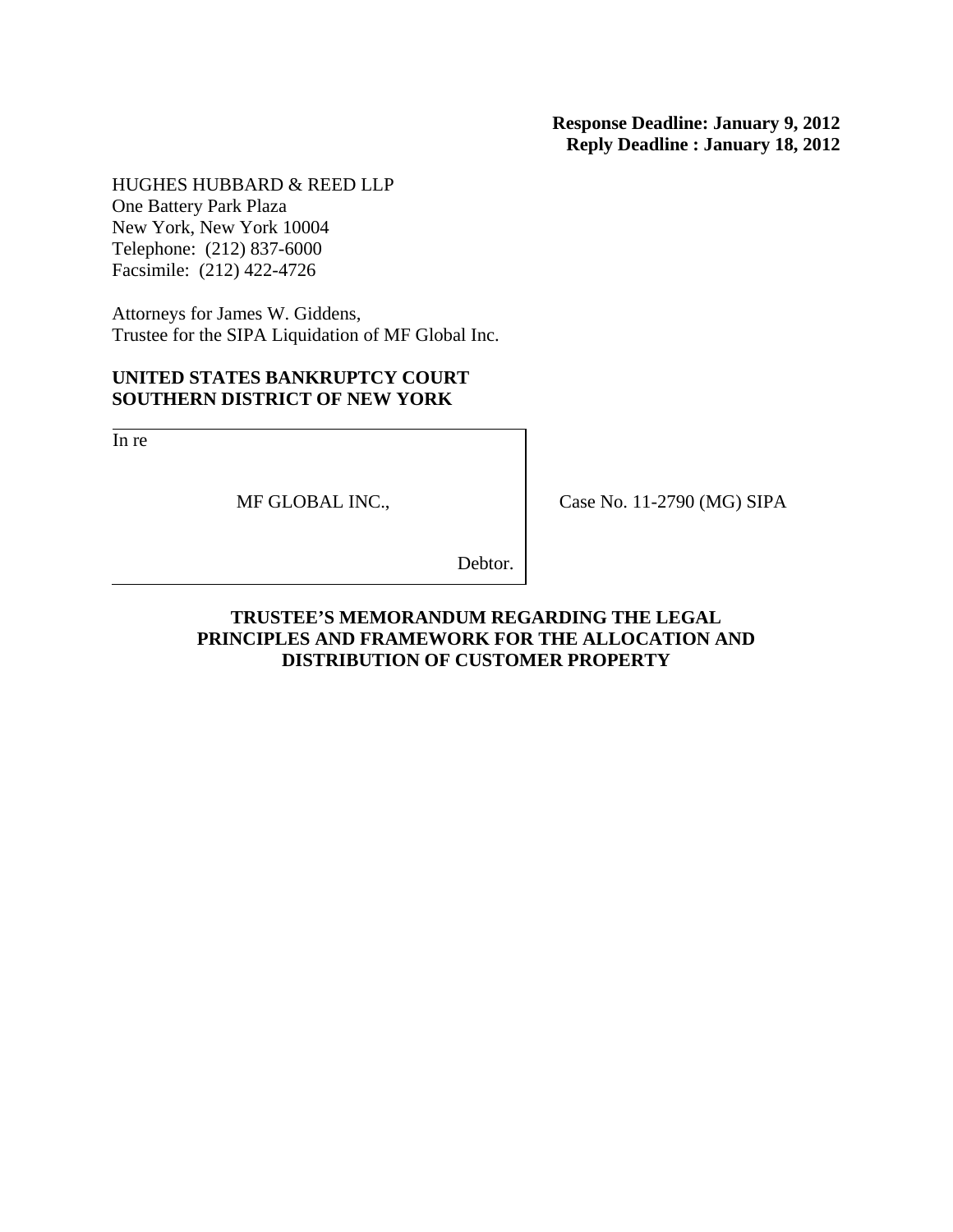# **Table of Contents**

# **Page**

|                                                                                                       | THE DETERMINATION AND ALLOCATION OF CUSTOMER<br>PROPERTY FOR CLAIMS BY MFGI'S COMMODITY CUSTOMERS                                                                                                                                                                                                            |  |  |
|-------------------------------------------------------------------------------------------------------|--------------------------------------------------------------------------------------------------------------------------------------------------------------------------------------------------------------------------------------------------------------------------------------------------------------|--|--|
| I.                                                                                                    | The Statutory And Regulatory Framework for Determining<br>Claims and Allocating and Distributing Commodity<br>A <sub>1</sub><br><b>B.</b><br>The Fund of Commodity Customer Property Will<br>$\mathcal{C}$ .<br>Segregated or "Readily Traceable" Customer<br>Property Will Be Allocated and Distributed Pro |  |  |
| II.                                                                                                   | The Determination of Net Equity For Commodity                                                                                                                                                                                                                                                                |  |  |
| III.                                                                                                  | The Rights of Commodity Customers Claiming                                                                                                                                                                                                                                                                   |  |  |
| THE DETERMINATION AND ALLOCATION OF CUSTOMER<br>PROPERTY FOR CLAIMS BY MFGI's SECURITIES CUSTOMERS 19 |                                                                                                                                                                                                                                                                                                              |  |  |
| $\mathbf{I}$ .                                                                                        | $\mathbf{A}$ .<br>The Determination of Net Equity for Securities<br>B <sub>1</sub><br>C.<br>SIPA Mandates the Use of "Any Other Assets" to                                                                                                                                                                   |  |  |
| II.                                                                                                   | The Additional Rights Afforded Securities Customers to                                                                                                                                                                                                                                                       |  |  |
|                                                                                                       |                                                                                                                                                                                                                                                                                                              |  |  |
|                                                                                                       |                                                                                                                                                                                                                                                                                                              |  |  |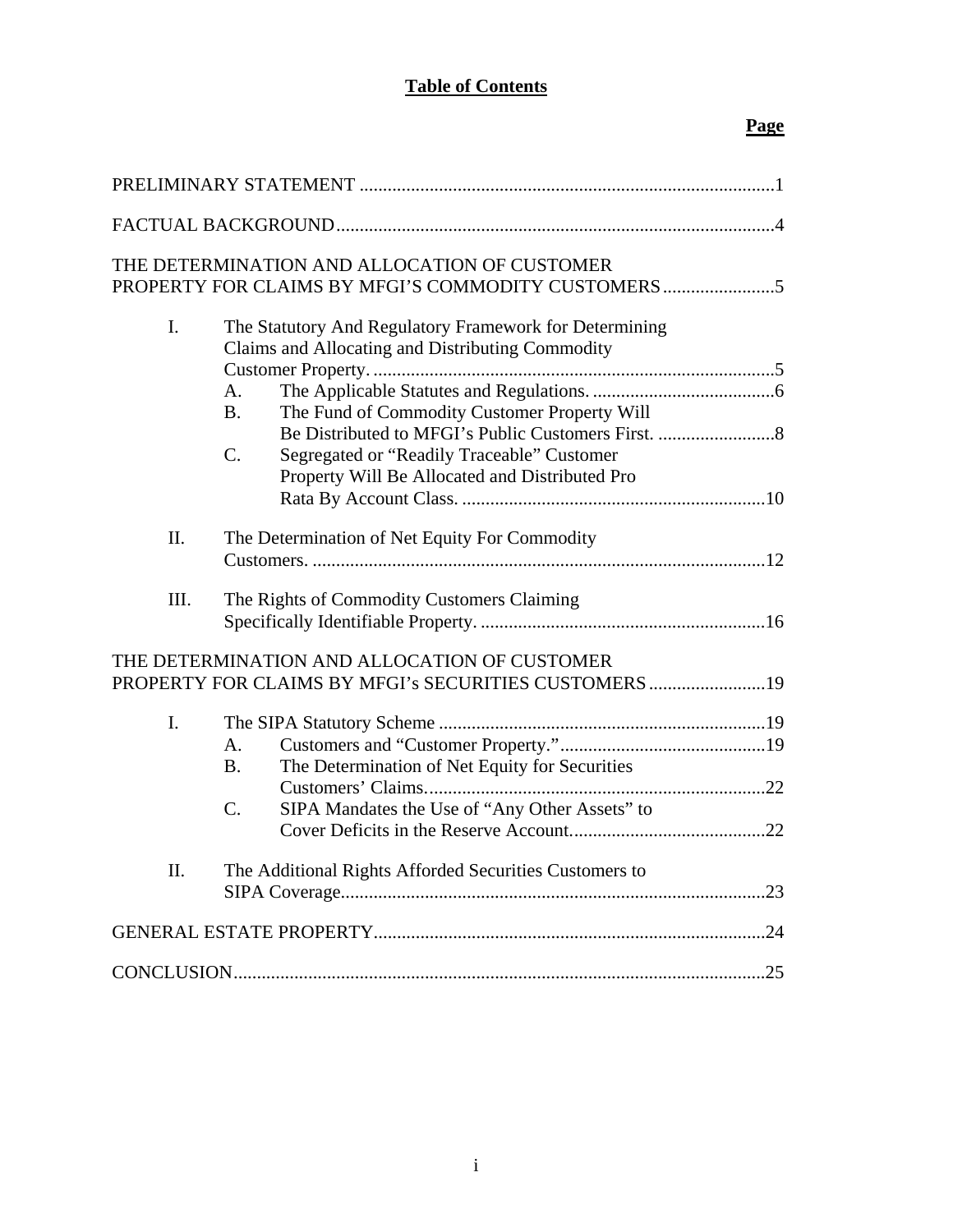# **Table of Authorities**

| <b>CASES</b>                                                                                                                                                          | Page |
|-----------------------------------------------------------------------------------------------------------------------------------------------------------------------|------|
|                                                                                                                                                                       |      |
|                                                                                                                                                                       |      |
| Ferris, Baker Watts, Inc. v. Stephenson (In re MJK Clearing), 286 B.R. 109 (Bankr. D.                                                                                 |      |
| In re Griffin Trading Co., 245 B.R. 291 (Bankr. N.D. Ill. 2000), vacated, 270 B.R. 882                                                                                |      |
| <u>Horowitz v. Sheldon (In re Donald Sheldon &amp; Co.), 148 B.R. 385 (Bankr. S.D.N.Y.</u>                                                                            |      |
|                                                                                                                                                                       |      |
| Kusch v. Mishkin (In re Adler, Coleman Clearing Corp.), No. 95-08203, 1998 Bankr.<br>LEXIS 1076 (Bankr. S.D.N.Y. Aug. 24, 1998), aff'd, 202 F.3d 202 (2d Cir. 2000) 5 |      |
|                                                                                                                                                                       |      |
| Mishkin v. Siclari (In re Adler Coleman Clearing Corp.), 277 B.R. 520 (Bankr. S.D.N.Y.                                                                                |      |
| <u>The Oxford Organisation v. Peterson (In re Stotler and Co.), 144 B.R. 385 (N.D. Ill.</u>                                                                           |      |
|                                                                                                                                                                       |      |
| Securities Investor Protection Corp. v. MF Global Inc., Case No. 11-CIV-7750 (PAE)4                                                                                   |      |
| <b>STATUTES AND RULES</b>                                                                                                                                             |      |
|                                                                                                                                                                       |      |
|                                                                                                                                                                       |      |
|                                                                                                                                                                       |      |
|                                                                                                                                                                       |      |
|                                                                                                                                                                       |      |
|                                                                                                                                                                       |      |
|                                                                                                                                                                       |      |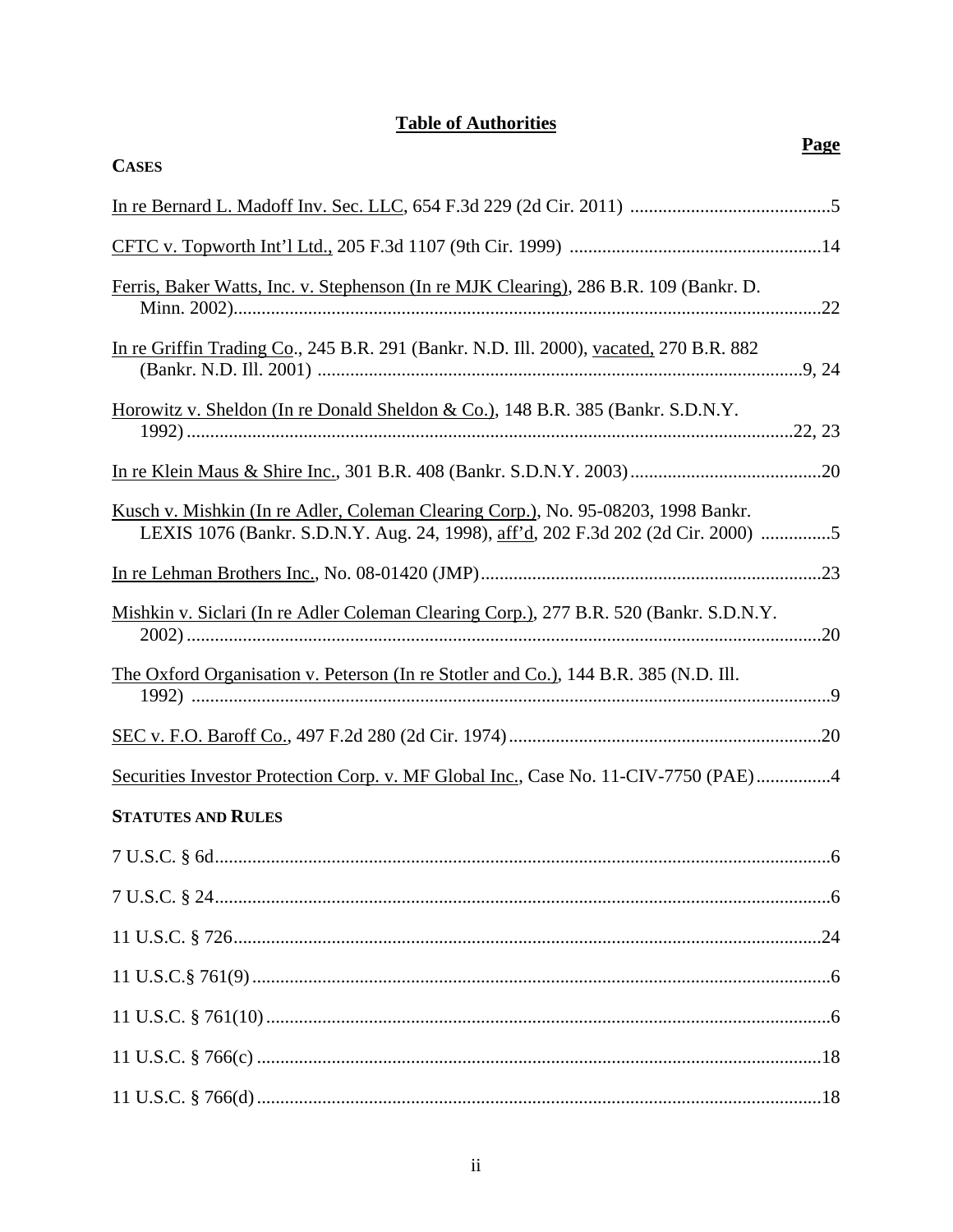# **Table of Authorities**

# **Page**

| <b>REGULATIONS</b> |  |
|--------------------|--|
|                    |  |
|                    |  |
|                    |  |
|                    |  |
|                    |  |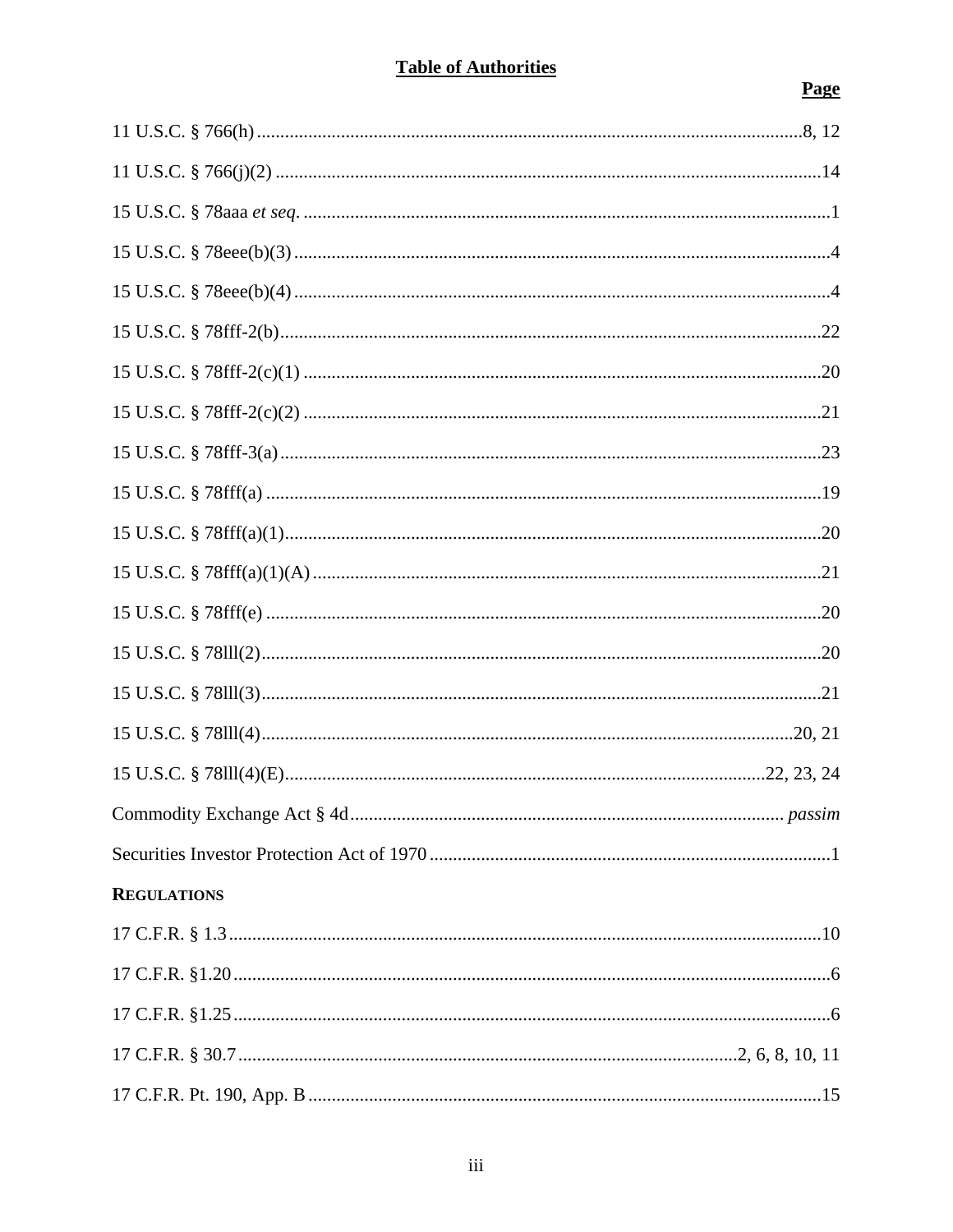| LEGISLATIVE AND ADMINISTRATIVE MATERIALS |  |  |  |
|------------------------------------------|--|--|--|
|                                          |  |  |  |
|                                          |  |  |  |
|                                          |  |  |  |
|                                          |  |  |  |
|                                          |  |  |  |
|                                          |  |  |  |
| <b>OTHER AUTHORITIES</b>                 |  |  |  |
|                                          |  |  |  |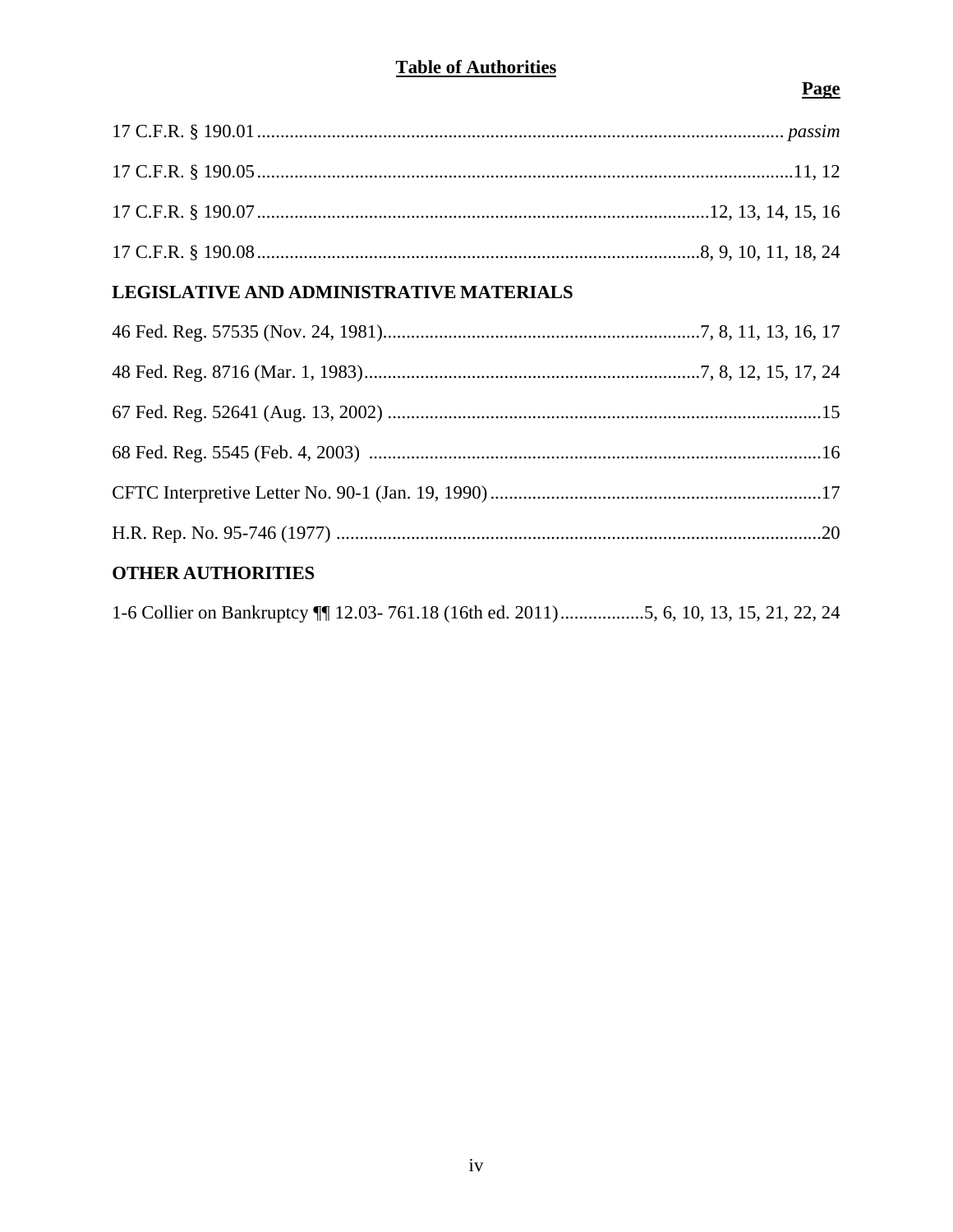James W. Giddens (the "Trustee"), as Trustee for the liquidation of MF Global Inc. ("MFGI") under the Securities Investor Protection Act of 1970, as amended ("SIPA"), 15 U.S.C. § 78aaa *et seq*., by and through his undersigned counsel, respectfully submits this memorandum, pursuant to the Court's direction, to set forth the Trustee's position regarding how he expects to allocate and distribute the property of the MFGI estate under the statutory and regulatory provisions applicable to this proceeding, including 15 U.S.C. 78fff to 78fff-4, sections 105(a), 764, and 766(c) of title 11 of the United States Code (the "Bankruptcy Code"), and 17 C.F.R. §§ 190.01 through 190.10 (the "Part 190 Regulations"). The Trustee respectfully states as follows:

#### **PRELIMINARY STATEMENT**

1. Before MFGI was placed into liquidation, it was both a futures commission merchant ("FCM") and a securities broker-dealer, and therefore subject to two separate regulatory regimes, which imposed different regulatory requirements on MFGI with respect to customer funds and property and which have different protections for MFGI customers in this liquidation proceeding. Under both liquidation regimes, customers are entitled to a pro rata share of the applicable pools of customer property. We outline below the legal framework within which the Trustee will exercise his broad discretion in determining how to apply the principles to the particular facts of MFGI's liquidation.

2. As an FCM, MFGI was required by the Commodity Exchange Act ("CEA") and Commodity Futures Trading Commission ("CFTC") regulations to segregate or secure funds and property held for its commodity futures customers. The Part 190 Regulations refer to six potential types of commodity account classes. Two of the main classes of property are for: assets held for commodity customers trading on domestic exchanges—whose funds and property MFGI was required to segregate pursuant to Section 4d of the CEA; and assets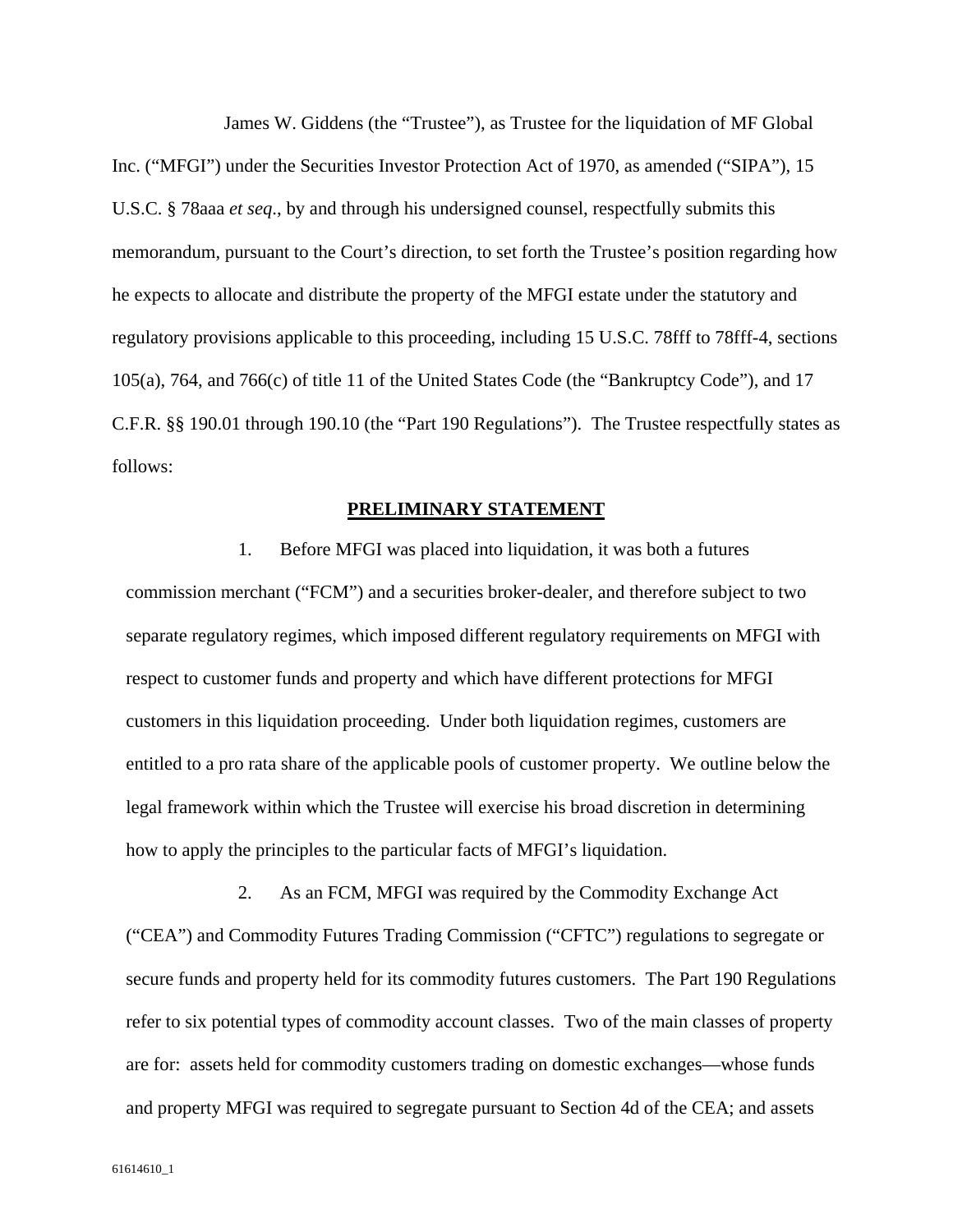held for MFGI commodity customers trading on foreign futures exchanges—for whom MFGI was required to maintain secured accounts under Rule 30.7. In addition, the Part 190 Regulations provide for a "delivery account" class for narrowly defined subsets of specifically identifiable property, which may also be applicable to this liquidation. It is possible that further investigation or claims submitted will warrant additional pools. Based on the regulatory provisions, the claims received, and the books and records of MFGI, the Trustee will marshal separate pools of customer property for the account classes reflected for MFGI's commodity customers.

3. To marshal separate pools of commodity customer property for each account class, the customer property so noted on MFGI's books and records as being segregated for that pool of customer property class plus customer property "readily traceable" to that class will be allocated to the pool. Thereafter, from the claims submitted by FCM customers and MFGI's records, the "net equity" (essentially the assets held less indebtedness or set offs) for each customer per class will be determined in the claims process. To the extent that a particular account class was treated together with another class, those classes may be merged and treated as one class. Each distinct class will have its own pool of assets to distribute and may suffer from its own shortfall (if any); the distributions to customers from each particular pool are expected to be made pro rata.

4. FCM customers for whom MFGI was holding specifically identifiable property ("SIP") have an additional right under the Part 190 Regulations. These customers may instruct the Trustee to return or transfer their SIP, up to the amount of the funded portion of their net equity claim from their pro rata share of the applicable customer pool. As described in more detail below, to the extent the value of an FCM customer's SIP which is not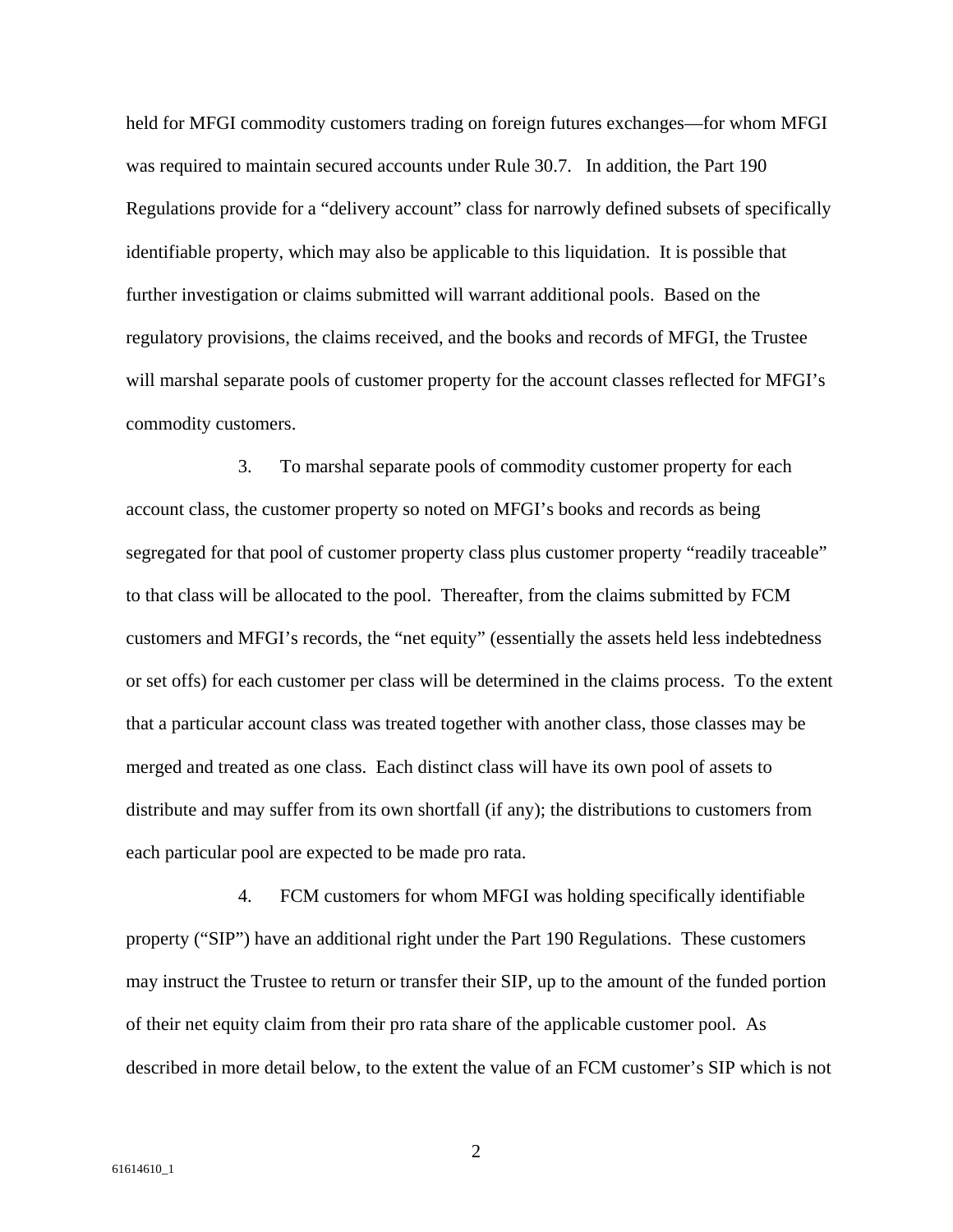margining an open contract exceeds the estimated funded portion of his net equity claim, the customer may obtain the property by providing cash for the unfunded portion. For SIP margining an open contract, the customer may obtain the property by paying the estate the full fair market value of the property. This right does not expand or change the principle that customers within the same customer account class or pool will receive equivalent pro rata shares of the estate, regardless of the form in which their customer property was being held.

5. For securities customers, the SEC's Customer Protection Rules required MFGI to maintain customer securities separately and to establish reserves for customer funds. Allowed customer claims will share pro rata in the pool of securities customer property. In addition, in the event and to the extent that this pool is insufficient to satisfy the allowed net equity for each securities customer claim, SIPC provides funding for up to \$500,000 per customer, of which up to \$250,000 may be for customer cash deposited for securities transactions. In the event that the allowed net equity claims of MFGI's securities customers are not satisfied from the pool of securities customer property and SIPC coverage, such customers will have additional rights to share in the other assets of the estate.

6. Claims by MFGI customers other than customer claims (such as tort or breach of contract claims, or claims for financial products other than those covered by SIPA and CEA) and claims by MFGI's unsecured creditors are relegated to the general estate, which is comprised essentially of other property of MFGI not required for or not subject to the customer protection provisions described above. Determinations of most general creditor claims will likely be deferred until the extent of customer claims have been preliminarily determined and it is determined whether there will be a meaningful estate after any reallocation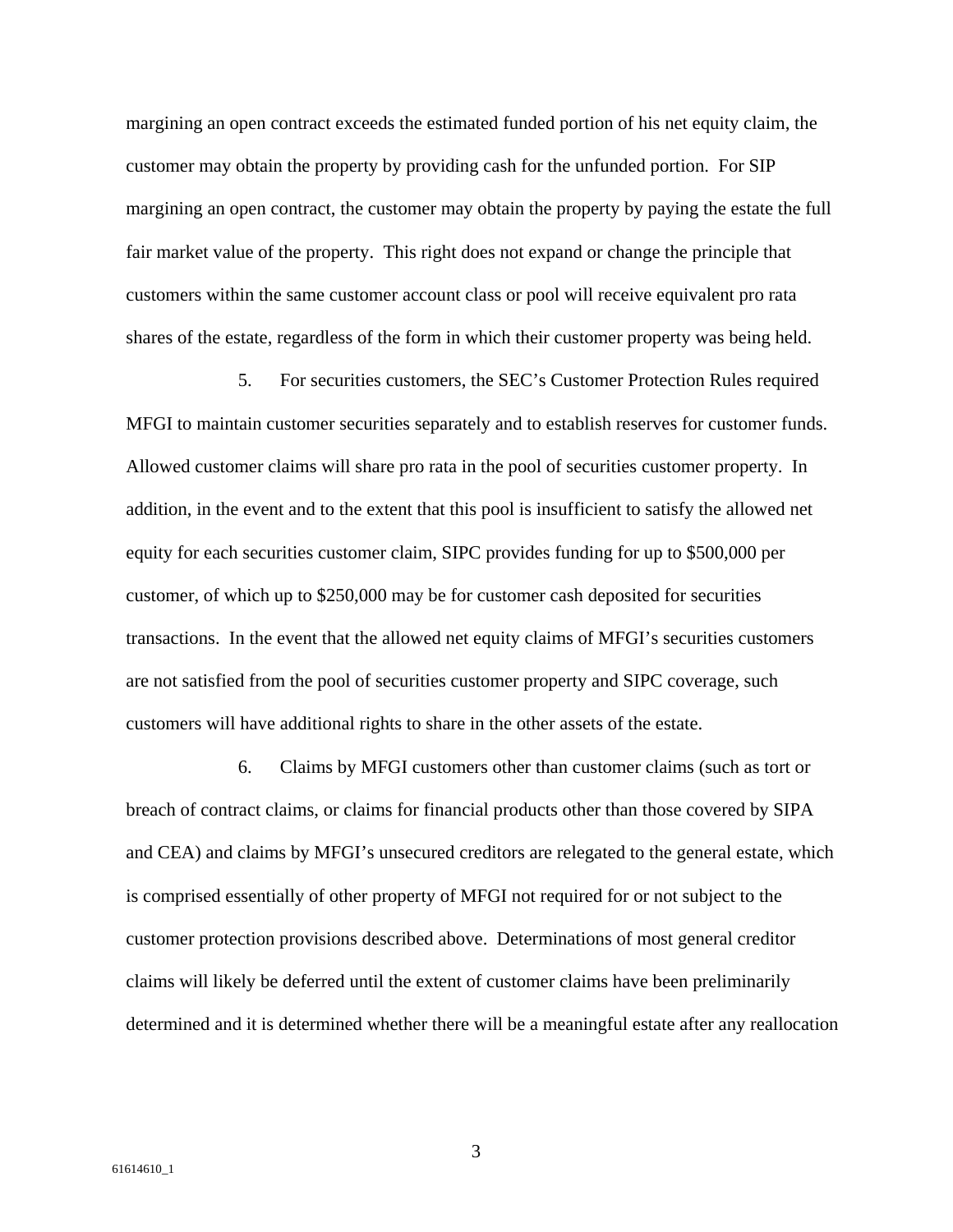of assets to compensate for segregation or compliance failures affecting customer funds, as set forth below.

7. As part of the bulk transfer process, the Trustee has already returned to many customers substantial amounts of their Section 4d property, prior to any claims determinations. Ultimately, however, customers' claims will need to be resolved and finally "trued up" by review and determination of their allowed net equity, distribution of customer property on a pro rata basis from the appropriate pools, and marshaling additional assets deemed customer property, if any, for such claims.

#### **FACTUAL BACKGROUND**

8. On October 31, 2011 (the "Filing Date"), the Honorable Paul A. Engelmayer, United States District Court for the Southern District of New York, entered an Order (the "MFGI Liquidation Order", ECF No. 1) commencing liquidation of MFGI pursuant to the provisions of SIPA in the case captioned Securities Investor Protection Corp. v. MF Global Inc., Case No. 11-CIV-7750 (PAE).

9. The MFGI Liquidation Order, inter alia: (i) appointed James W. Giddens as Trustee for the liquidation of the business of MFGI pursuant to 15 U.S.C. § 78eee(b)(3); (ii) appointed Hughes Hubbard & Reed LLP counsel to the Trustee pursuant to 15 U.S.C. § 78eee(b)(3); and (iii) removed the case to this Court as required for SIPA cases by 15 U.S.C. § 78eee(b)(4) (the "SIPA Proceeding"). (MFGI Liquidation Order ¶¶ II, IX.)

10. The Trustee has begun liquidating the business of MFGI, seeking to promptly satisfy in part customer claims by bulk transfers of commodity customers' accounts (all from MFGI's Section 4d accounts). Additional transfers for U.S. commodity futures accounts and customer securities accounts are in process. The Court also has authorized the Trustee's parallel claims processes for commodity futures customers and securities customers.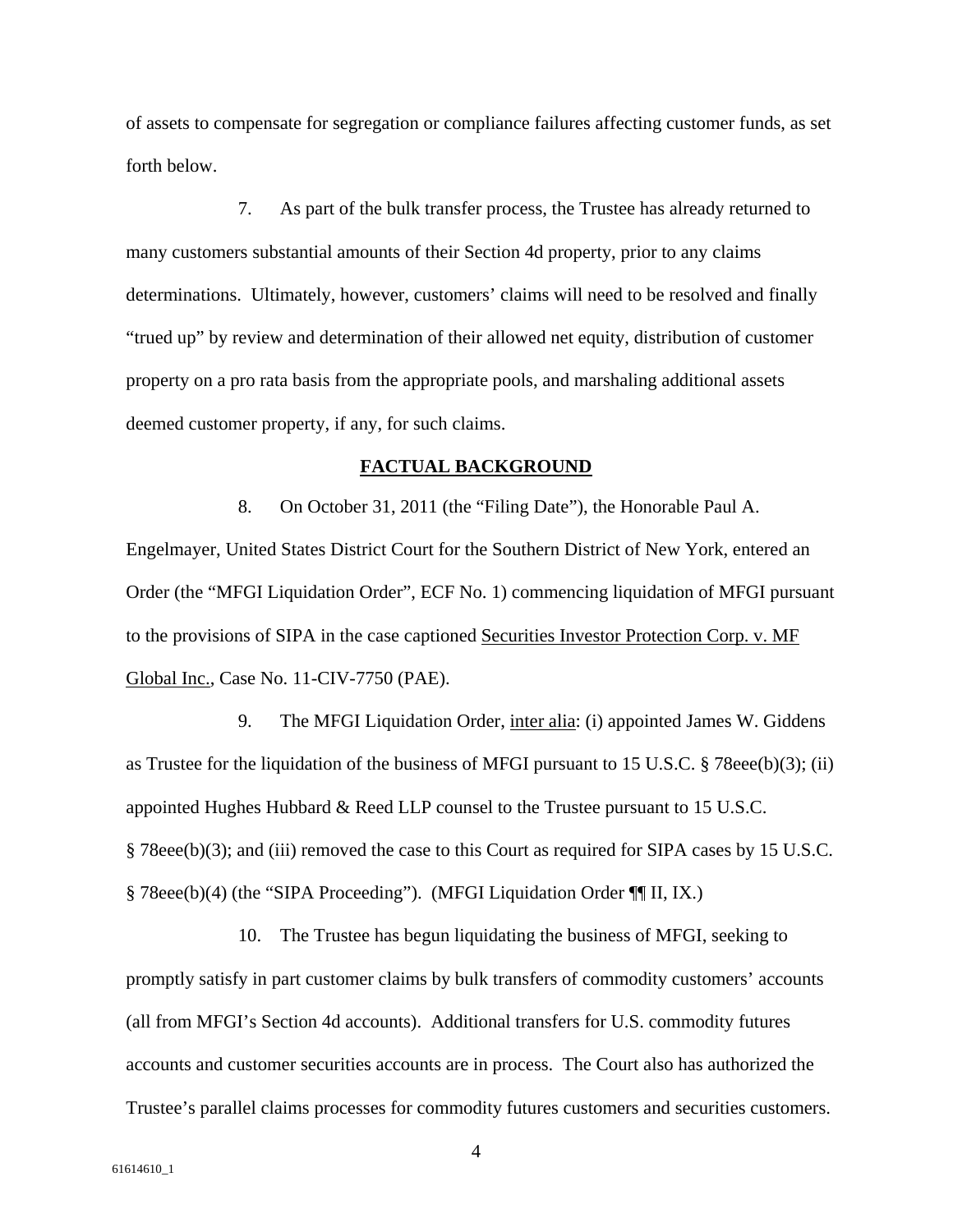11. At a hearing on November 17, 2011, the Court requested that the Trustee, the CFTC, and SIPC submit their positions "on the rules that apply to distribution from whatever funds are available for distribution." (Tr. at 24:19-20.)

#### **THE DETERMINATION AND ALLOCATION OF CUSTOMER PROPERTY FOR CLAIMS BY MFGI'S COMMODITY CUSTOMERS**

#### **I. The Statutory And Regulatory Framework for Determining Claims and Allocating and Distributing Commodity Customer Property.**

12. Determining the claims of and allocating customer property to MFGI's commodity customers involve the interplay of the Bankruptcy Code, the CEA, and the Part 190 Regulations, within the context of a SIPA proceeding. Under SIPA, the Trustee is accorded considerable discretion in carrying out his responsibilities, to an even greater extent than a trustee in a bankruptcy liquidation. See 1 Collier on Bankruptcy ¶ 12.02 (16th ed. 2011). The Second Circuit has emphasized that courts should defer to a SIPA trustee's reasonable discretionary determinations, including as to the methods for determining net equity and classifying property under his control. See In re Bernard L. Madoff Inv. Sec. LLC, 654 F.3d 229, 238 n.7 (2d Cir. 2011) ("a reviewing court could and should accord a degree of deference to such an exercise of discretion so long as the method chosen by the trustee [for determining net equity] . . . is not clearly inferior to other methods under consideration"); Kusch v. Mishkin (In re Adler, Coleman Clearing Corp.), No. 95-08203, 1998 Bankr. LEXIS 1076 at \*97 (Bankr. S.D.N.Y. Aug. 24, 1998) (application of SIPA is "committed to the broad discretion of a SIPA trustee in administering the estate of a failed broker-dealer"), aff'd, 208 F.3d 202 (2d Cir. 2000). We outline below the relevant regulatory provisions and policy considerations that the Trustee expects to apply in carrying out his statutory duties under SIPA.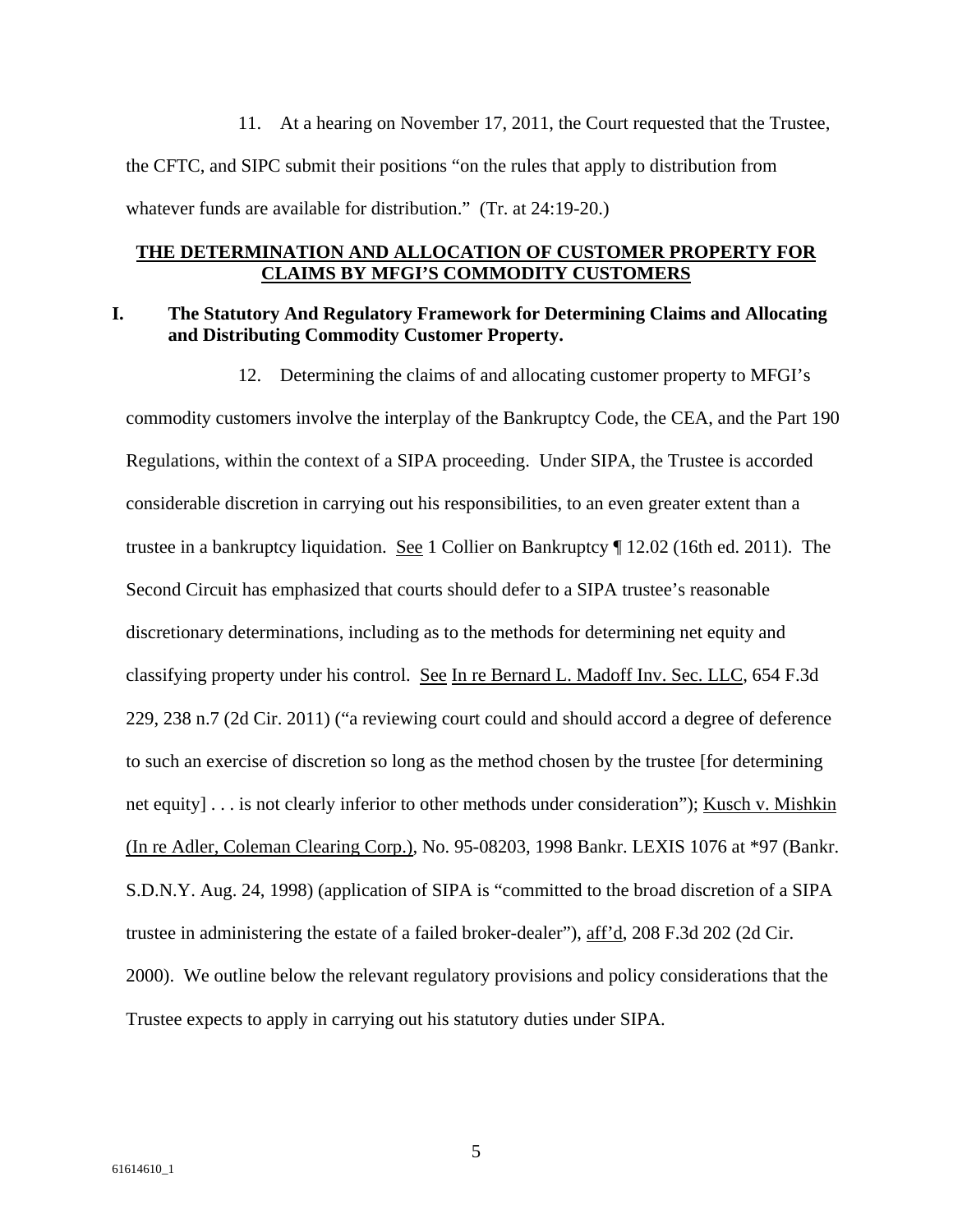#### A. The Applicable Statutes and Regulations.

13. The Bankruptcy Code describes a "customer" for purposes of a commodity broker liquidation proceeding as an entity that claims "a commodity contract made, received, acquired, or held by or through such futures commission merchant in the ordinary course of such futures commission merchant's business" or cash, security or property deposited or paid for or to margin such commodity contracts. 11 U.S.C.§ 761(9). The Bankruptcy Code also defines the broad categories of "customer property". See 11 U.S.C. § 761(10).

14. In turn, as part of the CEA, Congress empowered the CFTC to provide, by rule or regulation, the boundaries of "customer property" and "specifically identifiable property" as well as how to determine the "net equity of a customer." 7 U.S.C. § 24. The regulations were undertaken within the context of the CFTC's regulation of commodity brokers' handling of customer property.<sup>1</sup> Under Section 4d of the CEA, an FCM must maintain a "Customer Segregated Funds Account" to hold the assets of commodity or option customers being traded on "domestic" futures markets. CEA § 4d (codified at 7 U.S.C. § 6d); 17 C.F.R. § 1.20. For U.S. customers trading futures or options on futures on "foreign" commodity exchanges, a broker must maintain their assets in a separate "Customer Secured Amount Account." 17 C.F.R. § 30.7. The investments that FCMs may make for these two types of regulatory accounts differ, as do the acceptable depositories and possible means of computing segregation or reserve requirements, with a broader scope permitted with respect to foreign futures secured accounts. See 6 Collier, supra, ¶ 760.07[1] (citing 17 C.F.R. § 30.7).

<sup>1.</sup> The regulations regarding investments have recently been amended to restrict FCM investments in sovereign debt. See 17 C.F.R. § 1.25(b)(4)(i)(D). The description in text is of the regulations in effect on the Filing Date.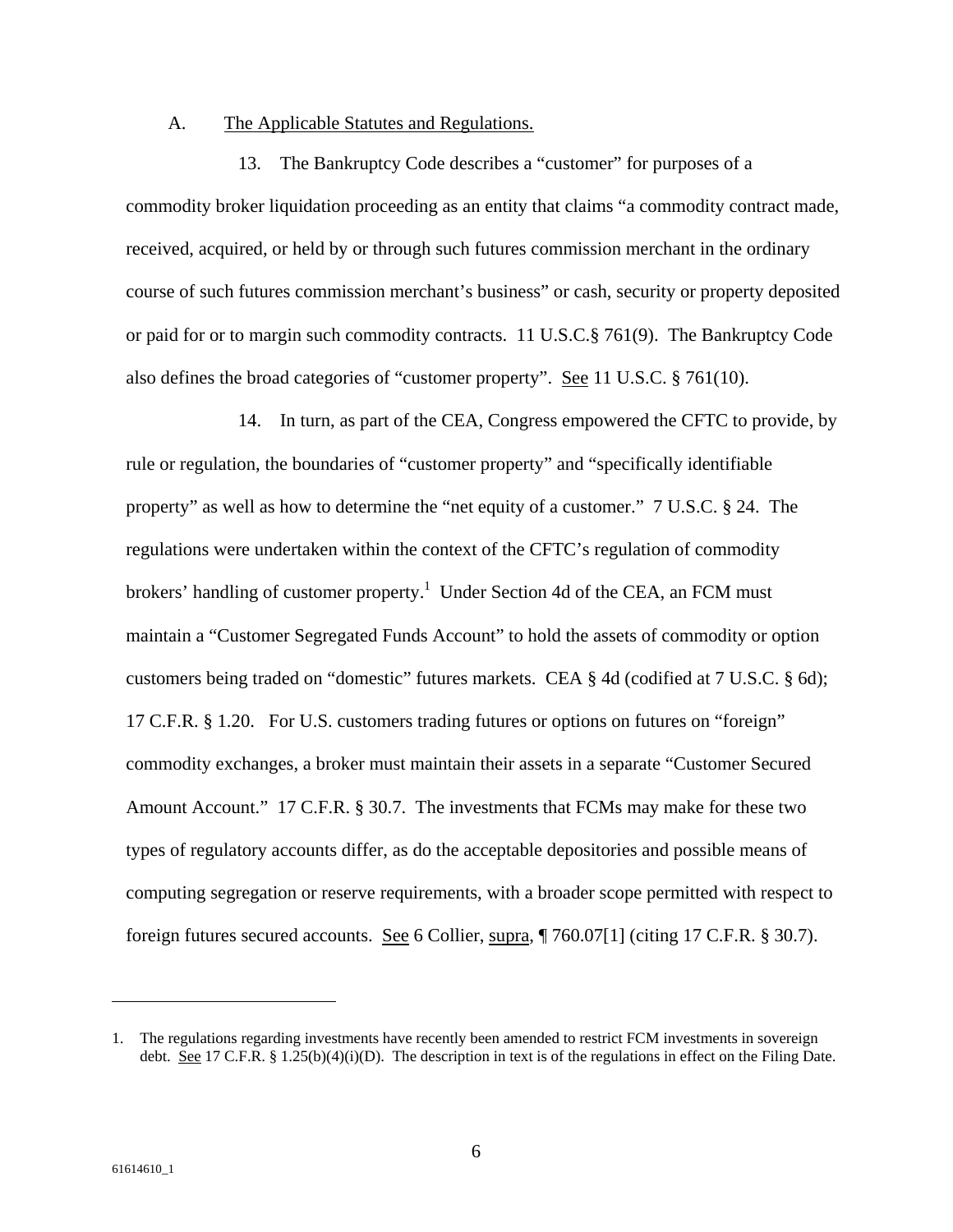These differences may in turn impact the extent of customer property in each category that is ultimately available for distribution.

15. Although there is very limited case law regarding FCM liquidation, the CFTC's detailed Part 190 Regulations provide the legal framework for the Trustee's allocation and distribution of MFGI's FCM customer property. As summarized by the CFTC when the regulations were proposed, the governing principles are to accord priority to customer claims and to provide pro rata distribution among customers:

> The customer protections are essentially: (1) Priority over all claims except claims "attributable to the administration of customer property"; (2) across-the-board application of pro rata distribution even to specifically identifiable property; and (3) some customer control over the disposition of customer property, in particular the disposition of open commodity contracts.

46 Fed. Reg. 57535, 57535 (Nov. 24, 1981).

16. From the outset, the CFTC recognized and advised the industry that "the most difficult problems" in customer allocation and distribution would arise in circumstances such as appear here, where the broker did not comply with its segregation obligations, creating a shortfall in customer property, and there are both securities and commodity customers. See id. at 57553 ("The Commission expects that the most difficult problems in recovering funds which are not properly segregated for commodity customers will arise in joint commodity broker-securities dealer bankruptcies.").

17. The CFTC acknowledged that the estates of customer property should be administered separately. See 48 Fed. Reg. 8716, 8719 (Mar. 1, 1983) (CFTC describing that securities broker and commodity broker liquidation rules "are structured so that any customer property held by such a [joint broker] can be distributed as separate estates under the two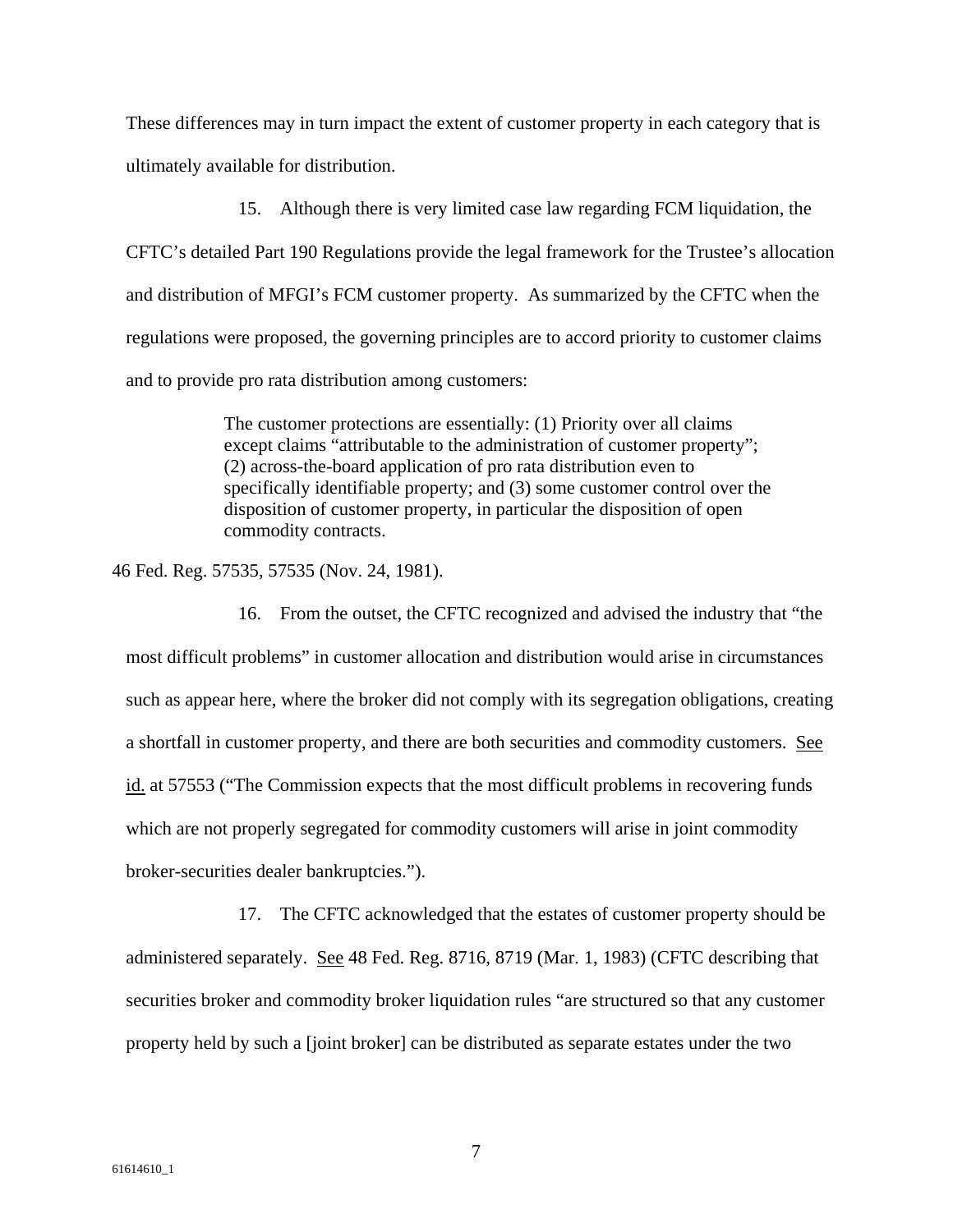subchapters."). To the extent competing claims arise between estates, the CFTC acknowledged the need to address them case-by-case in the specific context of a particular bankruptcy:

> The Commission has determined that the problems of a joint commodity broker-security dealer bankruptcy may not lend themselves to any regulatory solution other than the establishment of a presumption which permits the following of diverted funds into the debtor's general estate. It appears to the Commission that the problems presented by the bankruptcy of a joint commodity broker-security dealer are best handled on a case-bycase basis because of the difficulty of adequately anticipating the issues which will need to be addressed, the likelihood that each such bankruptcy will be unique, and the many different and competing interests involved.

Id. at 57553.

## B. The Fund of Commodity Customer Property Will Be Distributed to MFGI's Public Customers First.

18. "Public customers" of MFGI—essentially all customers with commodity accounts other than proprietary accounts of MFGI, MFGI affiliates, and insiders, see 17 C.F.R. § 190.01—have priority claims to customer property. See 11 U.S.C. § 766(h) ("[T]he trustee shall distribute customer property ratably to customers on the basis and to the extent of such customers' allowed net equity claims, and in priority to all other claims" excepting certain administrative claims).

#### 19. The substantial customer property pools that MFGI segregated or set aside

as secured under CEA Section 4d and Rule 30.7 are the starting points for allocation. But customer property is not limited to property that was secured or segregated. Rather, the definition of customer property includes customer property that should have been segregated, as well as recoveries on behalf of customers' accounts. E.g., 17 C.F.R.  $\S$  190.08(a)(1)(ii)(F) (customer property includes property which was "unlawfully converted but is a part of the debtor's estate"). See also, 48 Fed. Reg. at 8717 ("The Commission believes that the Bankruptcy Act makes clear that the customer priority for commodity customers is to be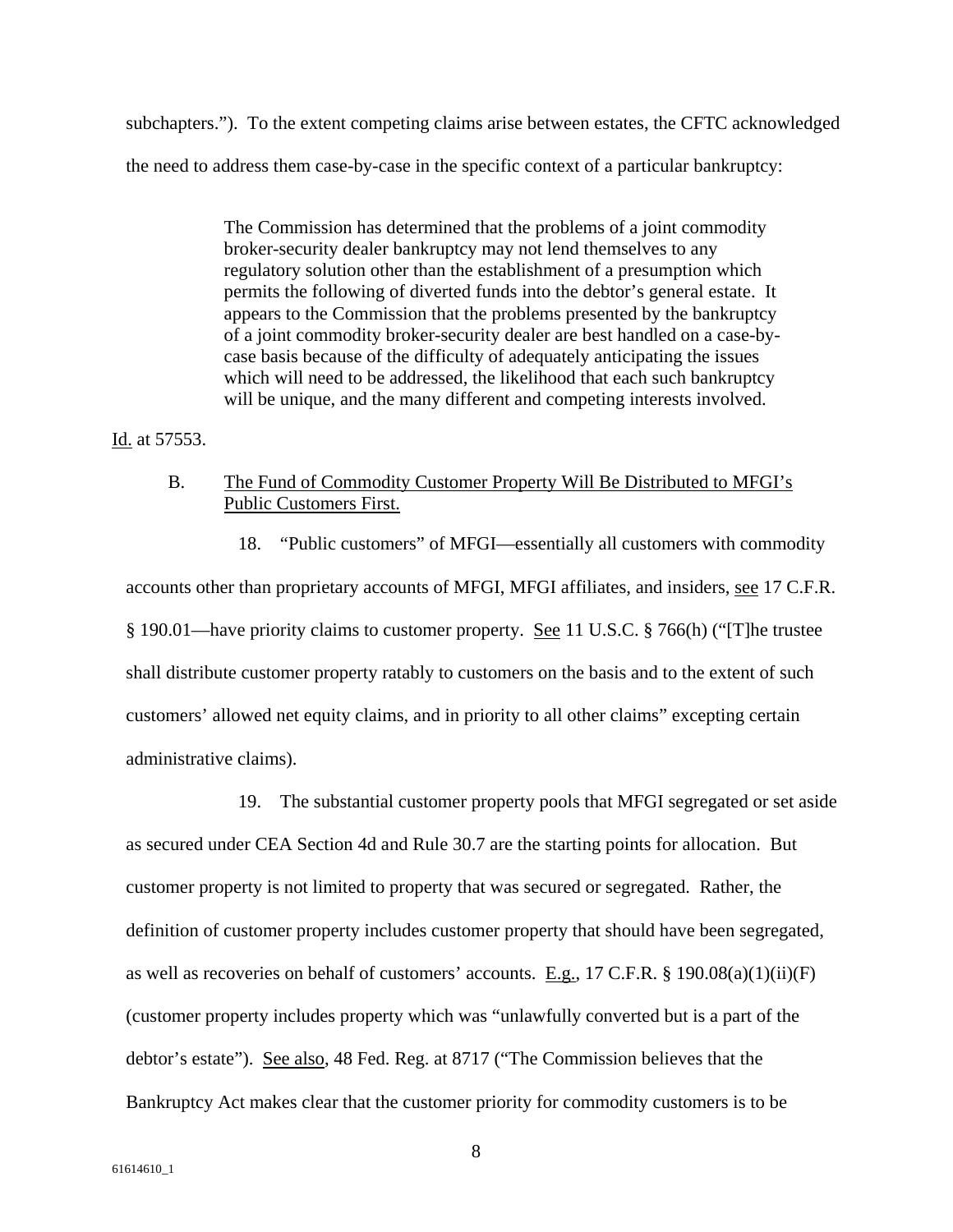broader than a priority in the property actually segregated by the debtor in their behalf"). In addition, the CFTC regulations provide that where the customer property is "insufficient to satisfy in full all claims of public customers," that debtor's cash, securities or other property, such as "trading or operating accounts and commodities of the debtor held in inventory," are to be included in the customer property pool. 17 C.F.R.  $\S$  190.08(a)(1)(ii)(J). The scope of the "other property" that may be allocated to commodity customers is not certain even when only an FCM liquidation is involved—indeed, one court has rejected this regulation as inconsistent on its face with the Bankruptcy Code provision that commodity customer shortfalls are general estate claims<sup>2</sup>—and the additional issues potentially arising in a joint FCM-securities broker liquidation will require additional attention once the scope of claims and of the respective customer estates are known.

20. Certain categories of claims are explicitly excluded from customer property, including damages claims, forward contracts, and other claims not based on property received, acquired or held by the debtor from or for the customer. 17 C.F.R.  $\S$  190.08(a)(2).

21. Claims of non-public customers are subordinated to the claims of public customers and constitute a separate class for purposes of calculating distribution amounts. Thus, no portion of the commodity customer property estate may be allocated to pay nonpublic customer claims until all public customer claims have been satisfied in full. 17 C.F.R. § 190.08(b). Proprietary accounts of MFGI's affiliates, for example, would fall in this

 $\overline{a}$ 

<sup>2.</sup> In re Griffin Trading Co., 245 B.R. 291 (Bankr. N.D. Ill. 2000), vacated, 270 B.R. 882 (Bankr. N.D. Ill. 2001). Cf. The Oxford Organisation v. Peterson (In re Stotler and Co.), 144 B.R. 385, 388 (N.D. Ill. 1992) (noting that although a customer's claim is limited to his net equity, the estate's other funds are to be tapped "to satisfy in full all claims of public customers.").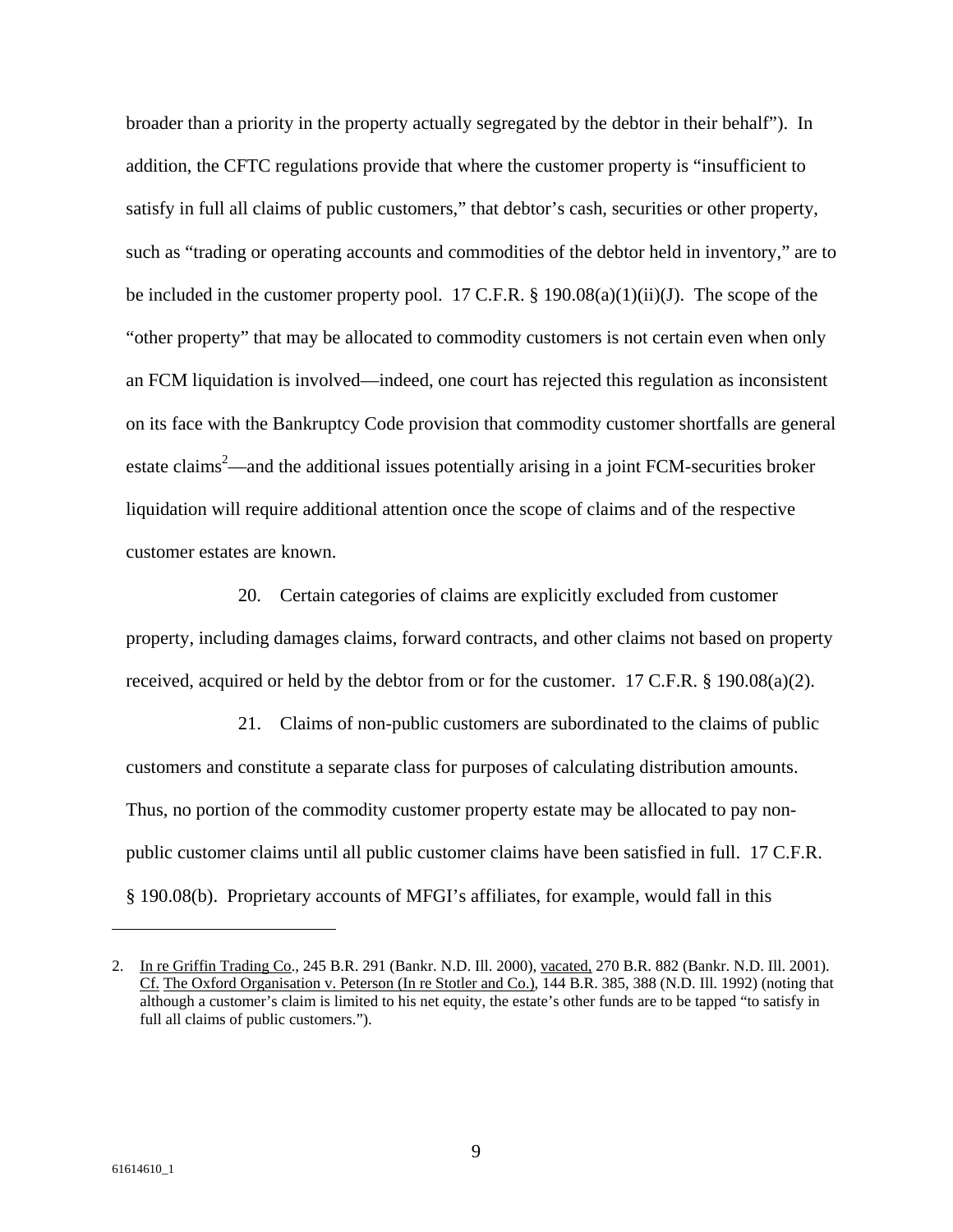category and are excluded from public customer distributions. See 17 C.F.R § 190.01(bb); 17 C.F.R. § 1.3(y).

## C. Segregated or "Readily Traceable" Customer Property Will Be Allocated and Distributed Pro Rata By Account Class.

22. CFTC regulations identify six potential account classes: Futures accounts; foreign futures accounts; leverage accounts; commodity option accounts; delivery accounts; and cleared OTC derivatives accounts. 17 C.F.R. § 190.01(a). Where accounts were treated as one by MFGI, the accounts may be treated as one account class. Id. See also 6 Collier, supra, ¶ 761.18[1] ("The number of separate estates for distribution purposes will depend, in part, on whether commodity options account and/or cleared OTC derivatives accounts have been commingled with futures account positions."). The Trustee's investigation is ongoing; but, based on preliminary information, MFGI did not maintain leverage accounts, and commingled domestic futures accounts with commodity option and other CEA Section 4d domestic accounts. Foreign futures accounts were held and reported separately. Cleared OTC derivatives cleared in the U.S. may have been included with Section 4d accounts, and whether foreign cleared derivatives were included with 30.7 funds is not yet certain. The Trustee anticipates that information provided by claimants in the claims process and in comparing claimants' records to MFGI's will enable these preliminary account class divisions to be determined.

23. Thus, "property held by or for the account of a customer, which is segregated on behalf of a specific account class, or readily traceable on the filing date to customers of such account class, must be allocated to the customer estate of the account class for which it is segregated or to which it is readily traceable." 17 C.F.R. § 190.08(c)(1). As described by the CFTC when it first proposed the Part 190 Regulations, this separate account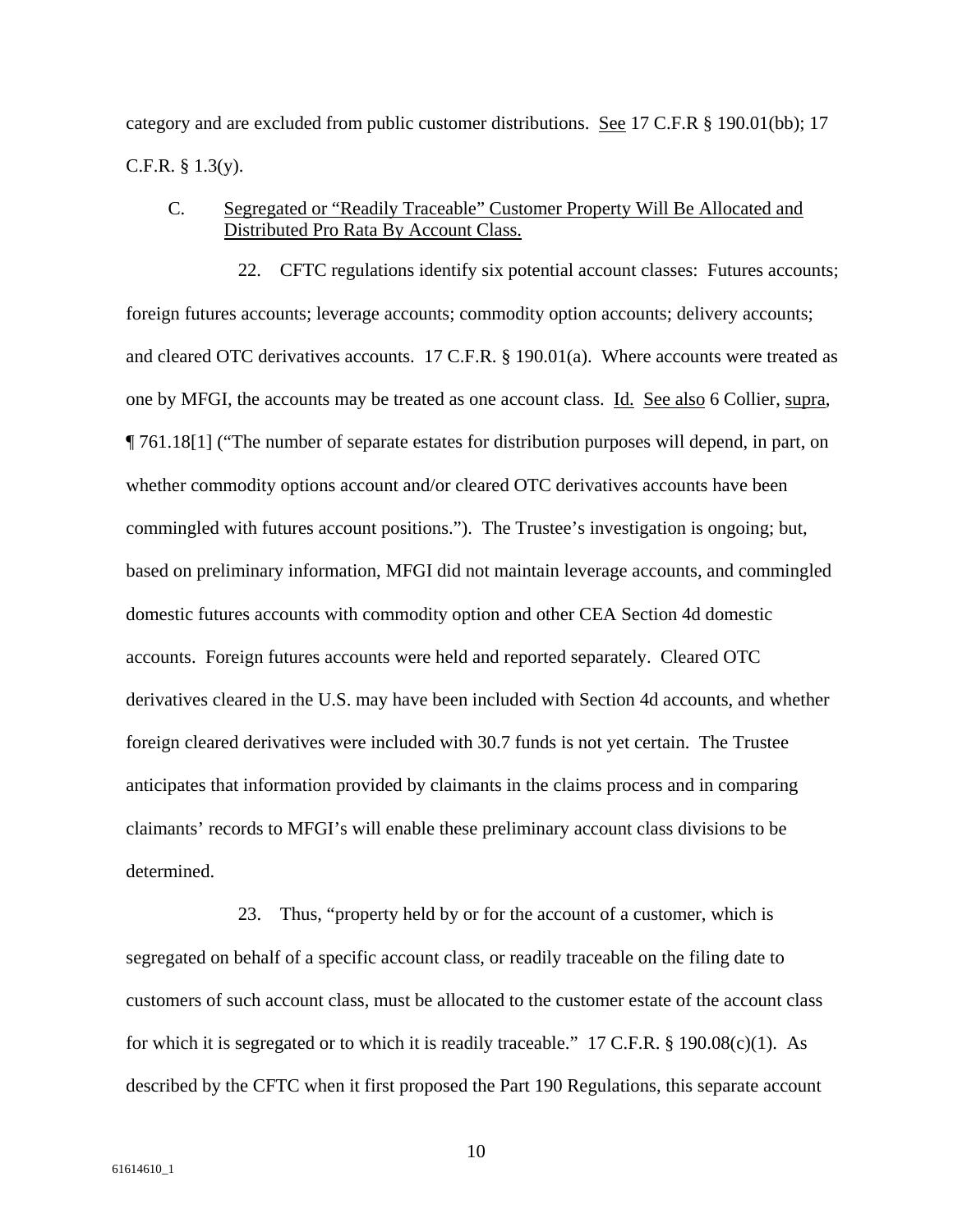class treatment was intended to track the different regulatory protections: "This approach is consistent with the fact that differing segregation requirements exist for different classes of accounts. Obviously, much of the benefit of segregation would be lost if property segregated on behalf of a particular account class could be allocated to pay the claims of customers of a different account class for which less stringent segregation provisions were in effect." 46 Fed. Reg. at 57554. Accordingly, subject to additional information from customer claims and MFGI's books and records, the Trustee anticipates that foreign futures will constitute one principal account class—corresponding with the MFGI foreign secured customer property pool under Rule 30.7 (potentially with foreign-cleared OTC derivative-related assets if they were not separately maintained). The other principal account class likely will be comprised of domestic futures accounts, commodity option accounts, and, potentially, cleared OTC derivatives accounts that cleared on domestic exchanges, and will share in the MFGI Section 4d segregated customer property pool.<sup>3</sup>

24. The Part 190 Regulations also provide for a separate account class of "delivery accounts," which encompasses only the "accounts prominently designated as such in the records of the debtor which contains only the specifically identifiable property associated with delivery set forth in §190.01(kk)(3), (4) and (5) . . . . " 17 C.F.R. § 190.05(a)(2). Section

<sup>3.</sup> Customer property which is not segregated on behalf of a specific account class and is not "readily traceable on the filing date" to customers of such account class will be allocated pursuant to the regulations. 17 C.F.R. § 190.08(c)(2). The allocation procedure provides that the customer property pool for the account class with the lowest percentage funding for public customers will be augmented from non-segregated, non-traceable customer property. If the funded percentage of that account class reaches the level of the next lowest funded account class, the remaining non-segregated, non-traceable customer property would then be allocated to both of the lowest funded account classes. Based on the regulatory shortfalls identified to date, the Trustee anticipates that segregated and readily traceable customer property may be insufficient to satisfy customer claims, and that the customer property funds will need to be augmented from any non-specific customer property.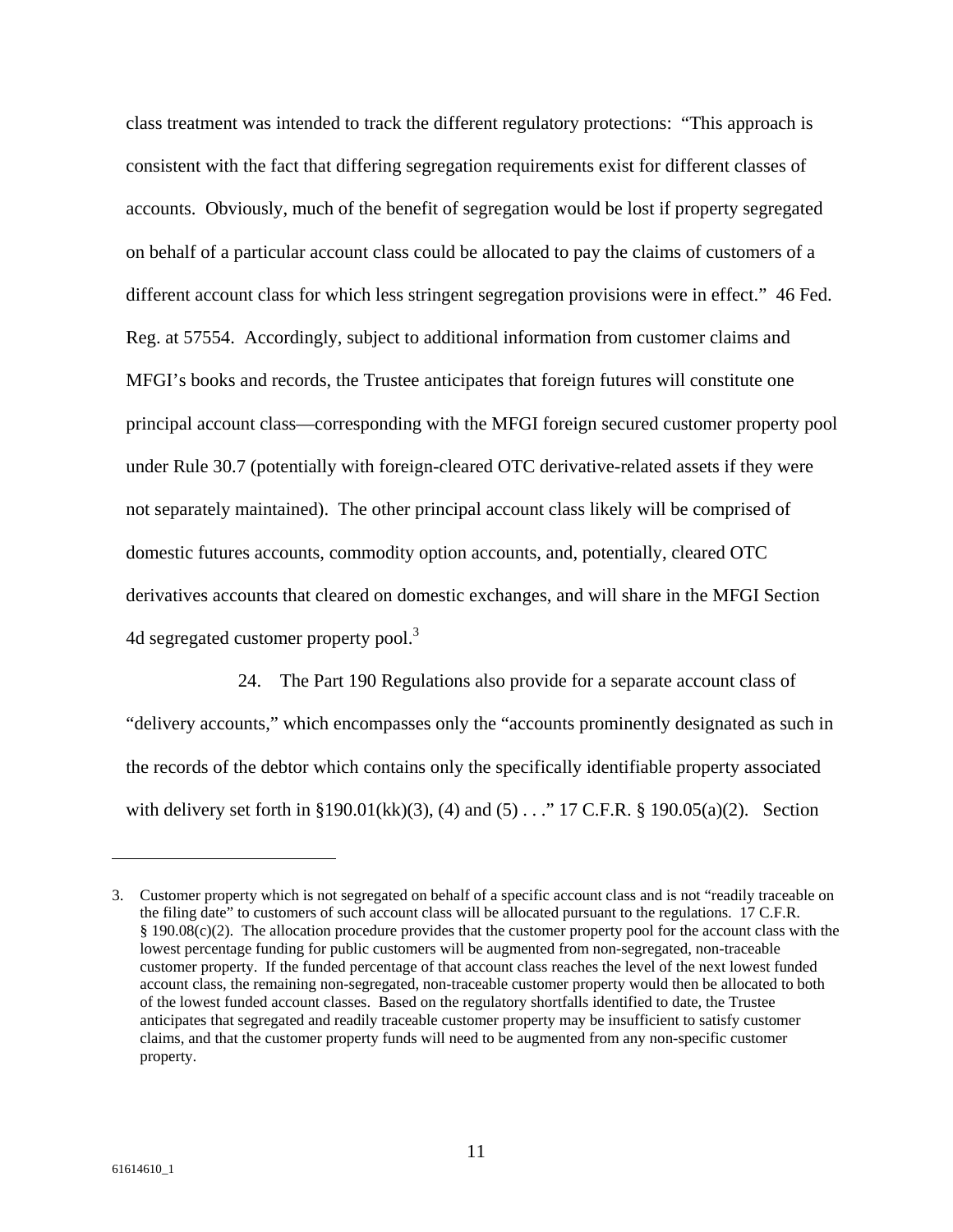190.01(kk)(3) provides that "warehouse receipts, bills of lading or other documents of title, or physical commodities" which as of the Filing Date "can be identified on the books and records of the debtor as received from or for the account of a particular customer as held specifically for the purpose of delivery or exercise." Sections 190.01 (kk)(4) and (5) relate to cash deposited prior to the Filing Date for physical delivery of physical commodities, which is identified on the books and records of the debtor for the account of a particular customer. (If not specifically identifiable, the price or proceeds are subject to the general pro rata distribution. See 17 C.F.R. § 190.05(a)(3).) Property of the delivery account class is still subject to pro rata distribution but only within the class, to prevent the dilution of segregated property in this category by shortfall among other types of customers. See 48 Fed. Reg. at 8731 ("[A]lthough this property will not be distributed to the extent its value exceeds a claimant's net equity claims and will be distributed pro rata among claimants which are of the same class, it will not be diluted by other types of customers claims."). Whether a claimant's property potentially falling within the "delivery account" class was so identified in MFGI's books and records and meets the other criteria in the regulations will be determined in the claims process.

#### **II. The Determination of Net Equity For Commodity Customers.**

25. The Trustee is required to distribute MFGI's customer property to commodity customers to the extent of their allowed net equity. 11 U.S.C. § 766(h)*.* Net equity is the customer's total customer claim less indebtedness of the customer to the debtor. Net equity does not, however, include claims a person may have against the debtor for matters other than transactions in commodities. 17 C.F.R. § 190.07(b). Net equity is determined separately for each customer for each account class held by that customer. 17 C.F.R. § 190.07(a). The allowed net equity claim of a customer is "equal to the aggregate of the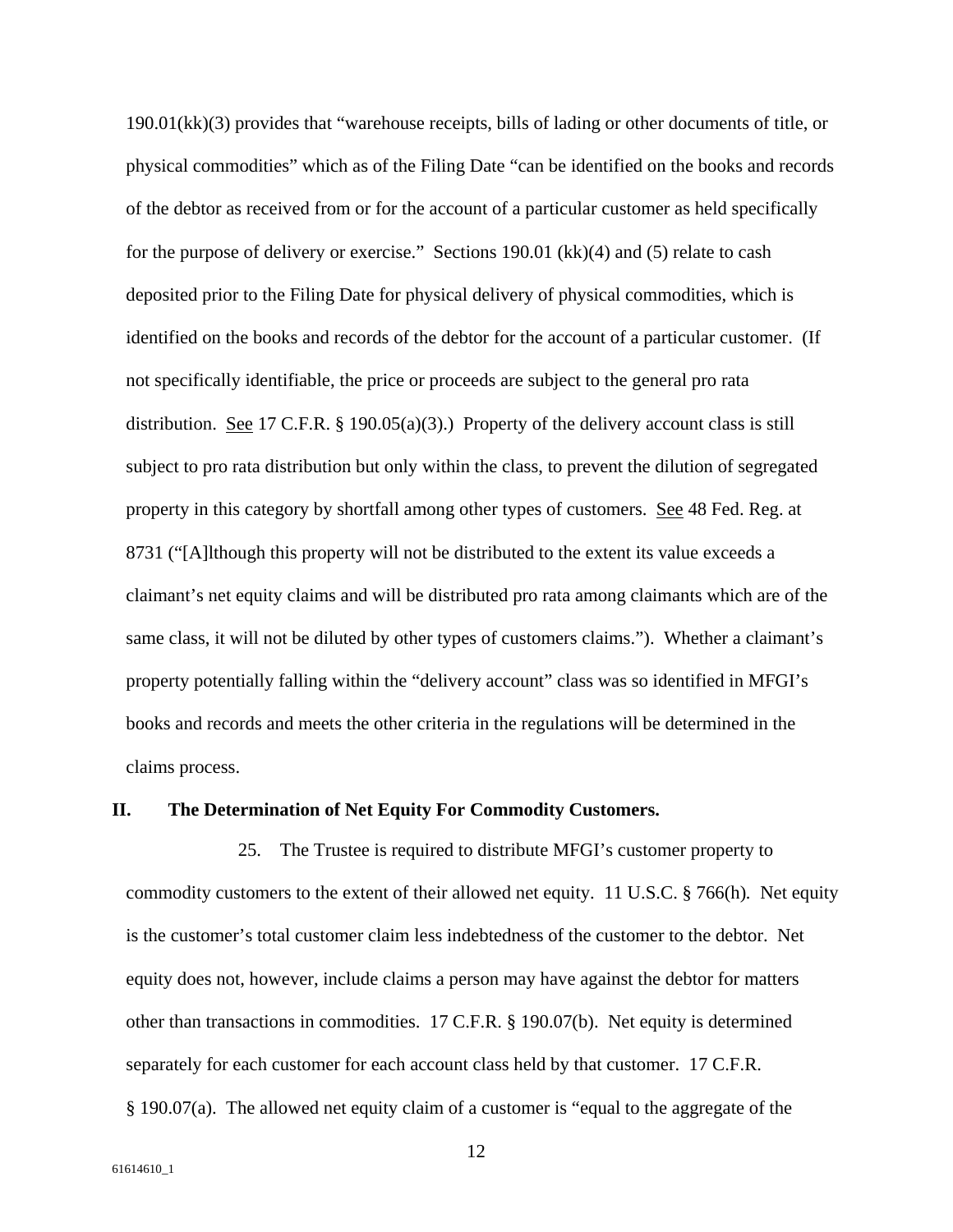funded balances of such customer's net equity claim for each account class plus or minus" adjustments for operations subsequent to the primary liquidation date. Id*.*

26. The six-step process for calculating net equity is described in 17 C.F.R. § 190.07(b), which is intended "to forestall inappropriate setoffs and valuation disputes, and to equalize the percentage of bankruptcy loss borne by public customers*.*" 6 Collier, supra, ¶ 761.18. First, the equity balance of each customer account is determined by adding the (i) ledger balance,  $4$  (ii) open trade balance, and (iii) current realizable market value.<sup>5</sup> 17 C.F.R. § 190.07(b)(1).Next, the credit and debit equity balances of all accounts of the same class held by the customer in the same capacity are aggregated. 17 C.F.R. § 190.07(b)(2). Accounts maintained in a separate capacity—such as for the benefit of a minor or in the name of an executor—are deemed to be held in a separate capacity from accounts held by such guardian or executor's individual capacity. 17 C.F.R. §§ 190.07(b)(2)(ii)-(iii). The third step in calculating a customer's net equity is to determine any setoffs. 17 C.F.R. § 190.07(b)(3).This step deducts "from a customer's net equity claim any obligation the customer may owe the debtor which has not already been deducted in the computation of his account equity." 46 Fed. Reg. at 57549.<sup>6</sup> Net equity of one customer may not be offset against the net equity of another

<sup>4.</sup> The ledger balance is determined by adding (i) cash deposited to purchase, margin, guarantee, secure, or settle a commodity contract; (ii) the cash proceeds of such cash, or of securities or other property; (iii) gains realized on trades and then subtracting (i) losses realized on trades, disbursements to or on behalf of the customer; and (ii) the normal costs (such as payment of commissions, interest, taxes, transaction fees) attributed in connection with the purchase, sale, exercise or liquidation of any commodity contract in the account. 17 C.F.R. §§ 190.07(b)(1)(A)(1)-(3).

<sup>5.</sup> The current realizable market value is determined as of the close of the market on the last preceding market day. 17 C.F.R. § 190.07(b)(1)(iii).

<sup>6.</sup> Thus, "if the customer owes the debtor \$5,000 on an outstanding loan which is due and payable upon demand, that \$5,000 would be subtracted from such customer's account equity to determine his net equity claims." Id*.*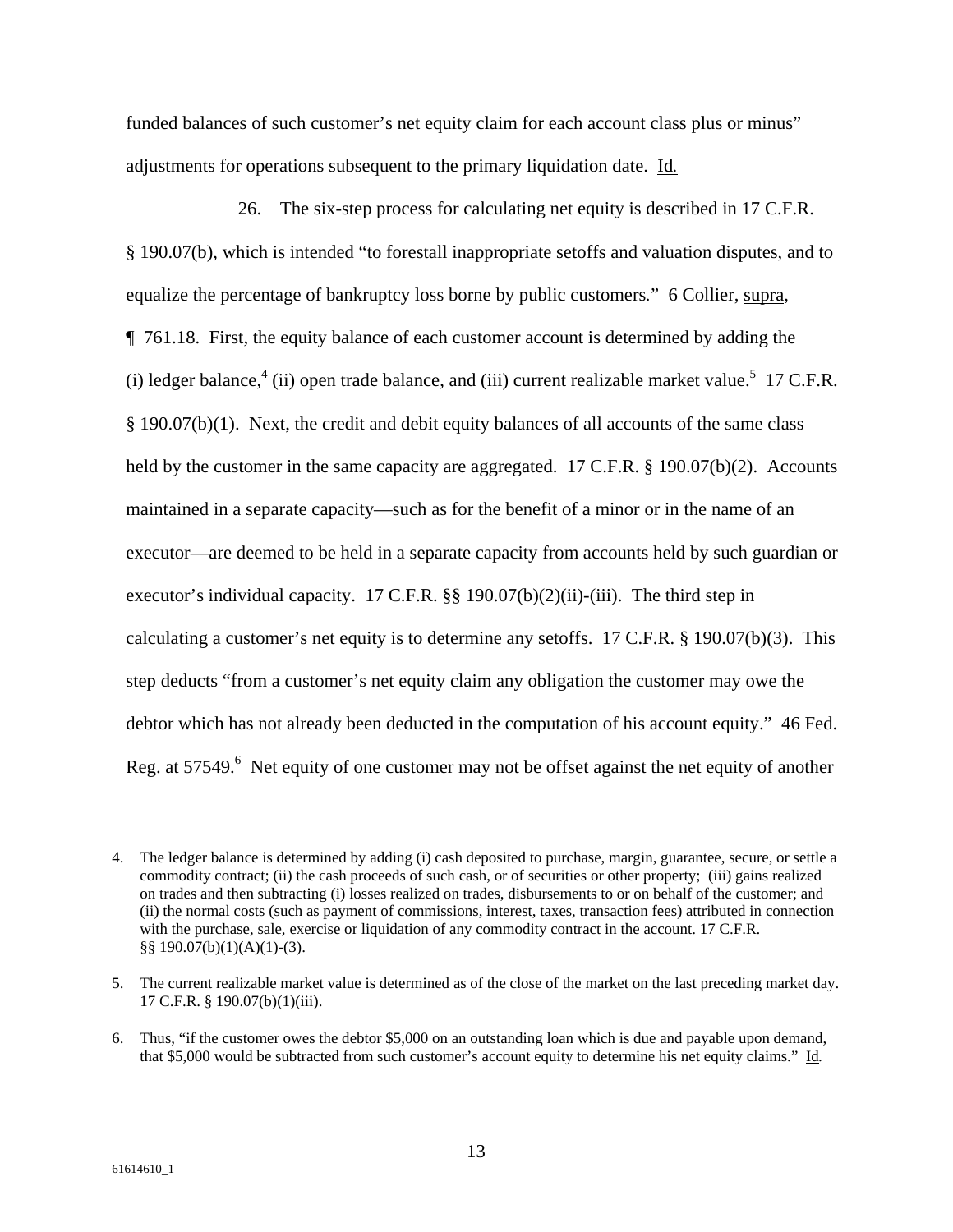customer. 17 C.F.R. § 190.07(b)(3)(i)*.* However, a customer's negative equity balance in one account class must be set off against a positive equity balance in any other account class of such customer held in the same capacity. 17 C.F.R. § 190.07(b)(3)(iii).

27. Next, corrections for distributions made prior to liquidation must be determined. The value on the date of transfer or distribution of any property transferred or distributed subsequent to the filing date and prior to the primary liquidation date with respect to each class of account held by a customer must be added to the equity obtained for that customer for accounts of that class. 17 C.F.R. § 190.07(b)(4).Step five entails correcting the net equity calculated for misestimates or errors including corrections for subsequent events such as the liquidation of unliquidated claims at a value different from the estimated value previously used in computing net equity. 17 C.F.R. § 190.07(b)(5). Finally, if the accounts of a customer contain commodity contracts which remain open subsequent to the primary liquidation date, the Trustee must adjust the net equity obtained for that customer. 17 C.F.R.  $§ 190.07(b)(6).^{7}$ 

28. In determining net equity, customer property must be valued as of the date of its return or transfer. 17 C.F.R. § 190.07(e).<sup>8</sup> Thus, net equity fluctuates during the period that the debtor's estate contains open commodity contracts, with the customer bearing the risks of the fluctuations between the filing date and the liquidation date. As the CFTC noted,

<sup>7.</sup> If the pro rata share of customer property is insufficient to pay the full amount of customer's allowed net equity claim, the unpaid portion is entitled to general creditor status. See 11 U.S.C.  $\S 766(j)(2)$ .

<sup>8.</sup> The method for valuation of various contracts and property is set forth in 17 C.F.R. §§ 190.07(e)(1)-(5). E.g., CFTC v. Topworth Int'l Ltd., 205 F.3d 1107, 1116 (9th Cir. 1999) (noting that with respect to "bucketed contracts," pursuant to § 190.07(e)(3), "[t]he value of a commodity contract which has not been established in fact shall be deemed to be equal to the value of the total deposit made by a customer in respect to such contract.").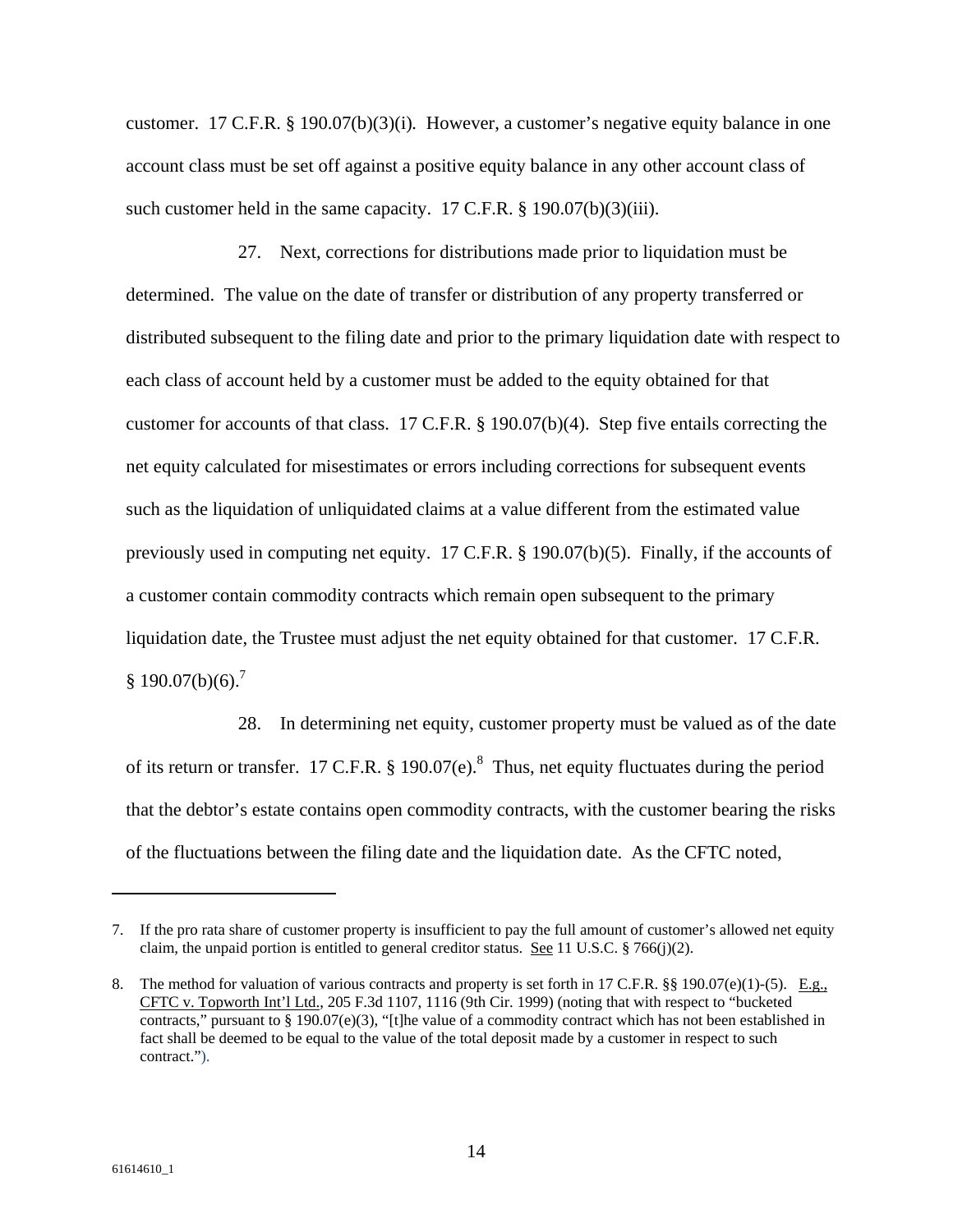"regardless of what valuation date is chosen, there will be 'winners and losers,' *i.e.,* those persons which would have profited more or less if a different valuation date had been chosen." 48 Fed. Reg. at  $8735.<sup>9</sup>$ 

29. Funded balance is defined as "a customer's pro rata share of the customer estate with respect to each account class available as of the primary liquidation date for distributions to customers of the same class." 17 C.F.R. § 190.07(c). A customer's funded balance is "equal to the sum of (a) the ratio of such net equity claim (less margin payments made by the customer during the bankruptcy case but prior to the primary liquidation date) to the sum of all net equity claims in such class (less the sum of all such margin payments) *times*  the value of all property segregated on behalf of all accounts of such class or allocated to such class (including the value of any accounts or property distributed prior to the primary liquidation date), *plus* (b) the amount of margin payments made by the customer prior to the primary liquidation date." 6 Collier, supra, ¶ 761.18 (citing 17 C.F.R. §§ 190.07(c), (e)). The funded balance is then adjusted to take into account operations subsequent to the primary liquidation date.<sup>10</sup>

<sup>9.</sup> If identical commodity contracts, securities or other property are liquidated on the same date, but cannot be liquidated at the same price, the Trustee may use the weighted average of the liquidation prices in computing the net equity of each customer holding such contracts. 17 C.F.R. § 190.07(e).

<sup>10.</sup> The Part 190 Regulations include additional provisions for customer funds held by an FCM in a depository outside of the U.S. or in a foreign currency, which specifies additional allocation rules in the event of shortfalls in such customer funds. See 17 C.F.R. Pt. 190, App. B, Framework 2 (Special Allocation of Shortfall to Customer Claims When Customer Funds are Held in a Depository Outside of the United States or in a Foreign Currency). These provisions deal with losses arising when customers authorize customer funds to be so held but a "sovereign action" causes a further shortfall; the portion of the shortfall arising from the sovereign action is allocated only to those customers which undertook such risks, and does not dilute recoveries by other customers in the same account class that did not subject themselves to the risks of foreign held or foreign denominated currency. See CFTC, Denomination of Customer Funds and Location of Depositories, 67 Fed. Reg. 52641, 52642 (Aug. 13, 2002). It is not yet known whether this provision will apply to MFGI customers or whether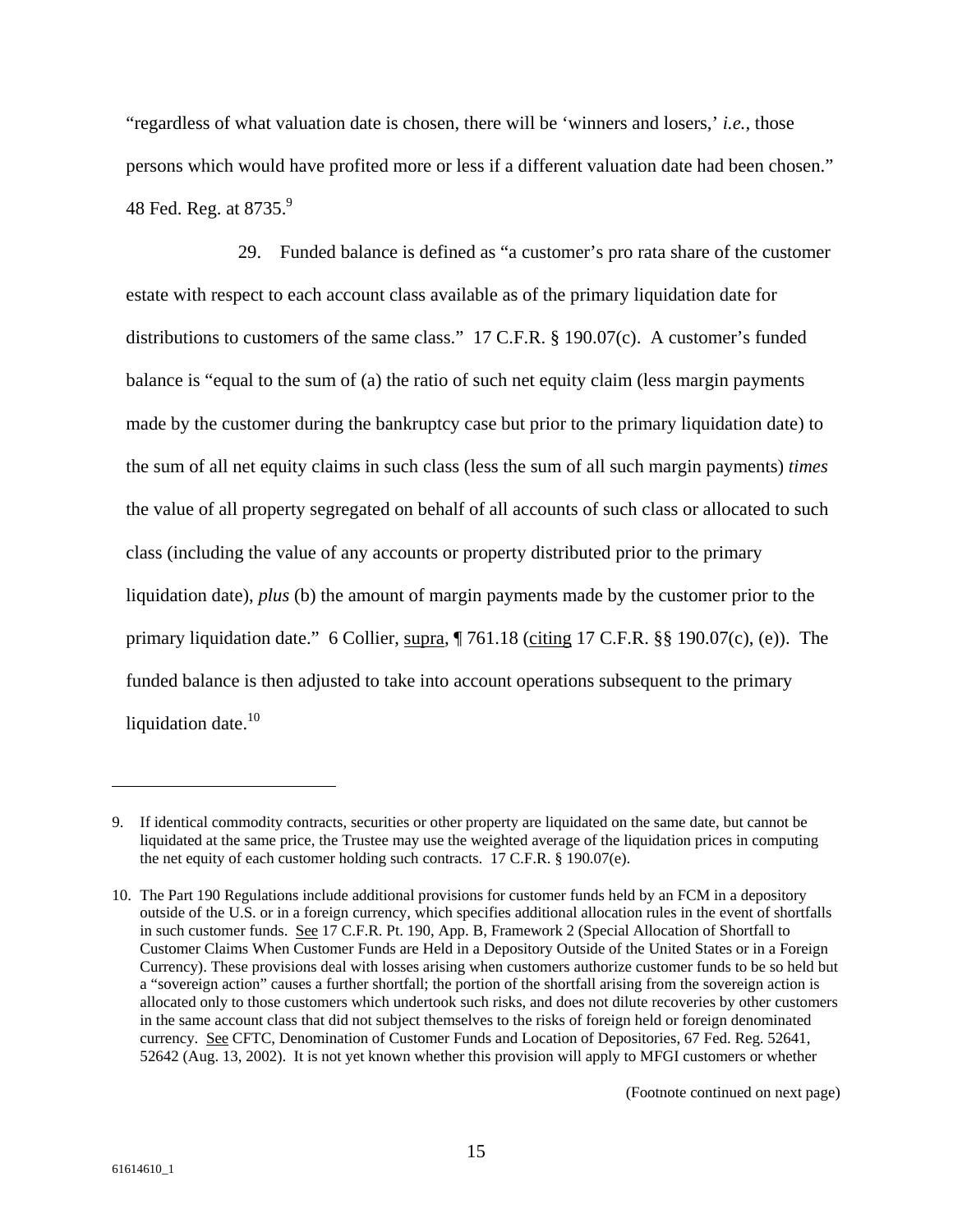30. As the CFTC has explained, the changing valuation of customer net equity complicates the distribution process:

> The fact that net equity is a changing value would not create any problems of computation if it could be assumed that, in every commodity broker bankruptcy, there would be sufficient property in segregation for all customers to be paid their equity balances in full. The proposed calculation of net equity is complex because it assumes that in such cases complete segregation is likely to be the exception rather than the rule. In the event of undersegregation, it is this fluctuating concept of "net equity" which increases the difficulty of insuring a pro rata distribution of customer property.

46 Fed. Reg. at 5746-47.

### **III. The Rights of Commodity Customers Claiming Specifically Identifiable Property.**

31. Commodity customers with claims for "specifically identifiable property"

("SIP") have additional rights under the Part 190 Regulations. SIP includes, among other

things, (i) securities or warehouse receipts (and other documents of title) which margin,

guarantee or secure an open commodity contract and which are held for the account of a

customer, registered in a customer's name, not transferable by delivery, and not a short-term

obligation and, (ii) with respect to open commodity contracts, hedge positions held for the

account of a customer in a designated hedge account. 17 C.F.R. §§ 190.01 (kk)(1)-(7).

<sup>(</sup>Footnote continued from previous page)

there will be account classes in which sovereign actions will affect some customer funds and not others. The Trustee will be in a better position to determine how best to exercise his discretion to apply this provision after review of the claims in this category, analysis of MFGI books and records regarding such claims, and the specifics regarding such shortfalls, if any, including discussions and negotiations with foreign administrators operating under foreign insolvency regimes. See 68 Fed. Reg. 5545, 5549 (Feb. 4, 2003) ("The Commission has purposely defined sovereign risk broadly so as to afford the bankruptcy trustee the ability to exercise its discretion and judgment to fully effectuate the purpose of this bankruptcy convention.").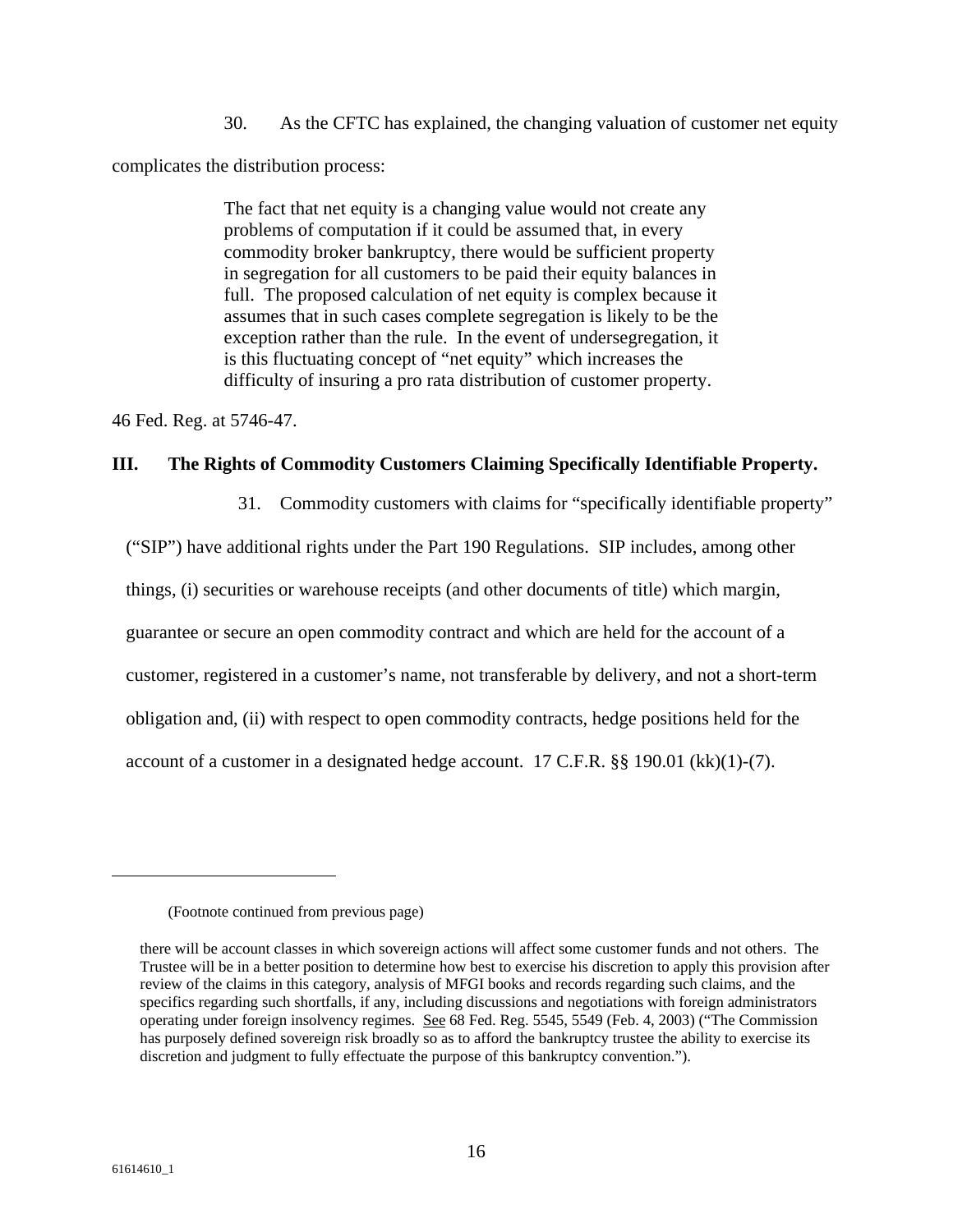32. In consultation with the CFTC, the Trustee notified MFGI customers of

their right to instruct the Trustee to return or transfer any  $SIP$ <sup>11</sup>. In addition, the Trustee has

included Physical Customer Property in this category as part of the Third Bulk Transfer.<sup>12</sup>

33. This right to seek return of SIP does not change or expand claimants'

rights to share pro rata in the relevant fund of customer property. Indeed,

[o]ne of the principal purposes of the Bankruptcy Reform Act of 1978 (11 U.S.C. § 101 *et seq.* (1982)) with respect to the bankruptcy of a FCM was to promote equitable treatment of customers and to provide equitable treatment of customers and to provide for an across-the-board application of pro rata distribution to all customer commodity accounts *whether or not the funds related to such accounts were maintained with separate depositories or were otherwise specifically identifiable.* 

CFTC Interpretive Letter No. 90-1 (Jan. 19, 1990) (emphasis in original). See also 46 Fed. Reg.

at 57538 (CFTC explaining rationale for narrow definition of SIP and why most SIP is subject

to pro rata distribution, rather than reclamation).

34. To the extent a SIP claimant falls within the separate delivery account

class described above, the expectation is that their pro rata share will be close to the value of

SIP. See 48 Fed. Reg. at 8731. Whether some or all SIP claimants in the MFGI estate are

within a separate account class for delivery accounts will be determined as part of the claims

process.

<sup>11.</sup> Customers were originally directed to provide instructions by November 15, 2011. At the request of the Court, the deadline was subsequently extended and a new deadline of 5:00 p.m. on December 12, 2011 was established. To date, the Trustee has neither returned nor liquidated any specifically identifiable property.

<sup>12.</sup> For purposes of expediting the transfers, the Trustee, in consultation with the CFTC, sought and obtained approval to treat the Physical Customer Property as within the 4d Segregated Commodity Customer Property class, without prejudice to claimants' rights to establish that they should be treated as a separate class (presumably under the delivery account criteria described above.) CME Group included this interim distribution within the scope of its \$550 million guarantee, to enable prompt transfers to MFGI customers. See ECF No.. 670.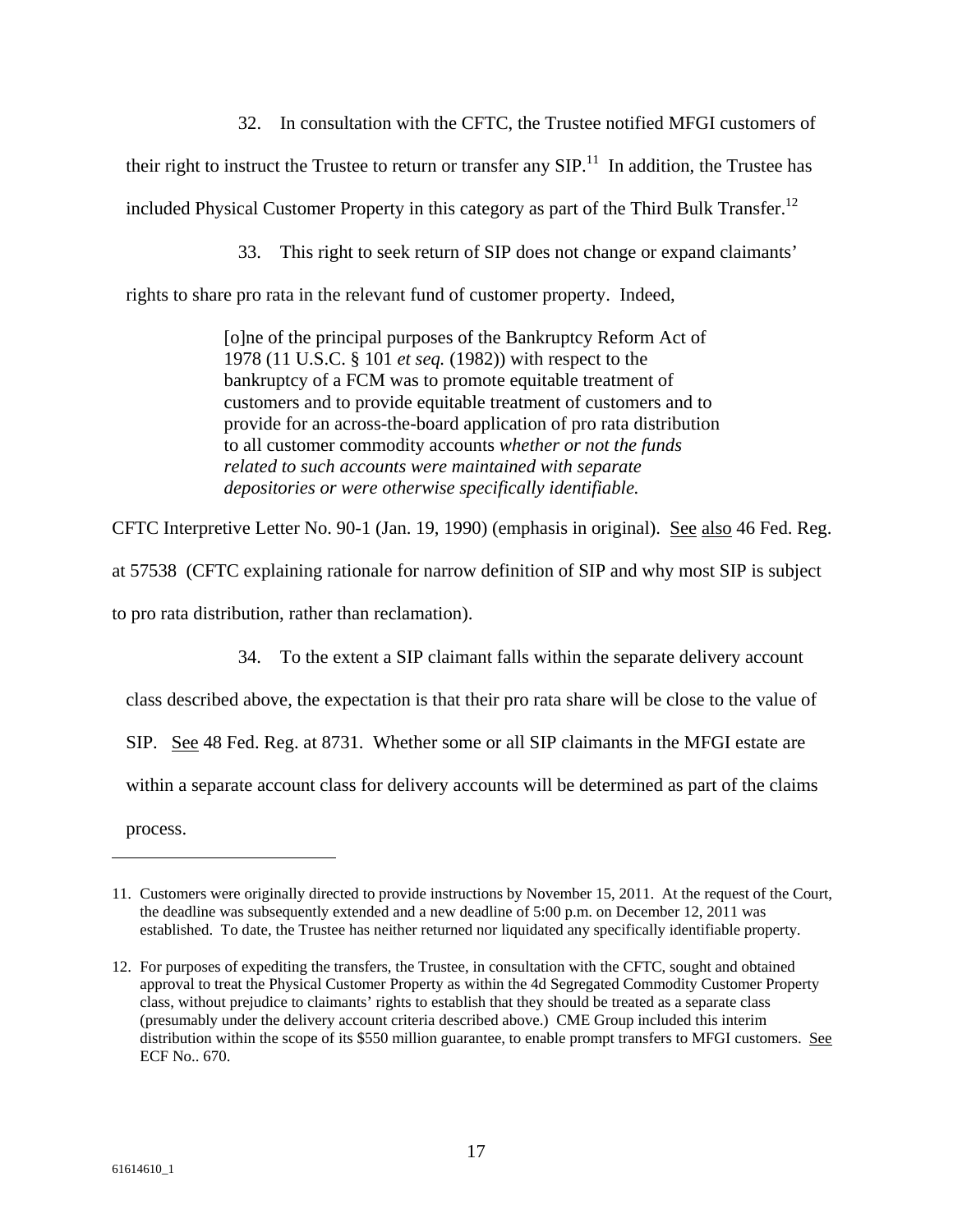35. As no customer may obtain more than his or her proportionate share of the property available to satisfy customer claims, a customer who instructs the Trustee to return or transfer SIP will be required to pay the estate, as a condition to the return, an amount determined by the Trustee. 11 U.S.C. § 766(c); 17 C.F.R. § 190.08(d).

36. With respect to property that is margining an open commodity contract, the customer may deposit cash with the Trustee in the amount equal to the full fair market value of such property on the return date (or the balance due on the return date on any loan by the debtor to the customer for which such property constitutes security, whichever is greater), and the Trustee shall return or transfer the property to a solvent broker. 11 U.S.C. § 766(d); 17 C.F.R.  $\S$  190.08(d)(1)(i).

37. If the property is not margining an open contract, the customer may proceed as described above. If the value of the customer's SIP exceeds the customer's pro rata share of the relevant estate (as estimated by the Trustee), the customer may obtain return of the SIP by depositing cash equal to the difference, "plus a reasonable reserve in the trustee's sole discretion." 17 C.F.R. § 190.08(d)(1)(ii). The Trustee also may require adequate security for any potential for overpayments. Id.

38. In conformance with the Court's December 9, 2011 Order regarding the Third Bulk Transfer, physical property is being transferred in bulk as if it were in the 4d asset class, without prejudice to the ultimate determination about the treatment of any such physical property, including whether any such physical property should be considered in a different class. It is possible that the Trustee could subsequently determine that any such property belongs, in fact, in a disparate class and that the relevant funds of customer property are more or less than the original estimate of each customer's pro rata share of the relevant pool, whether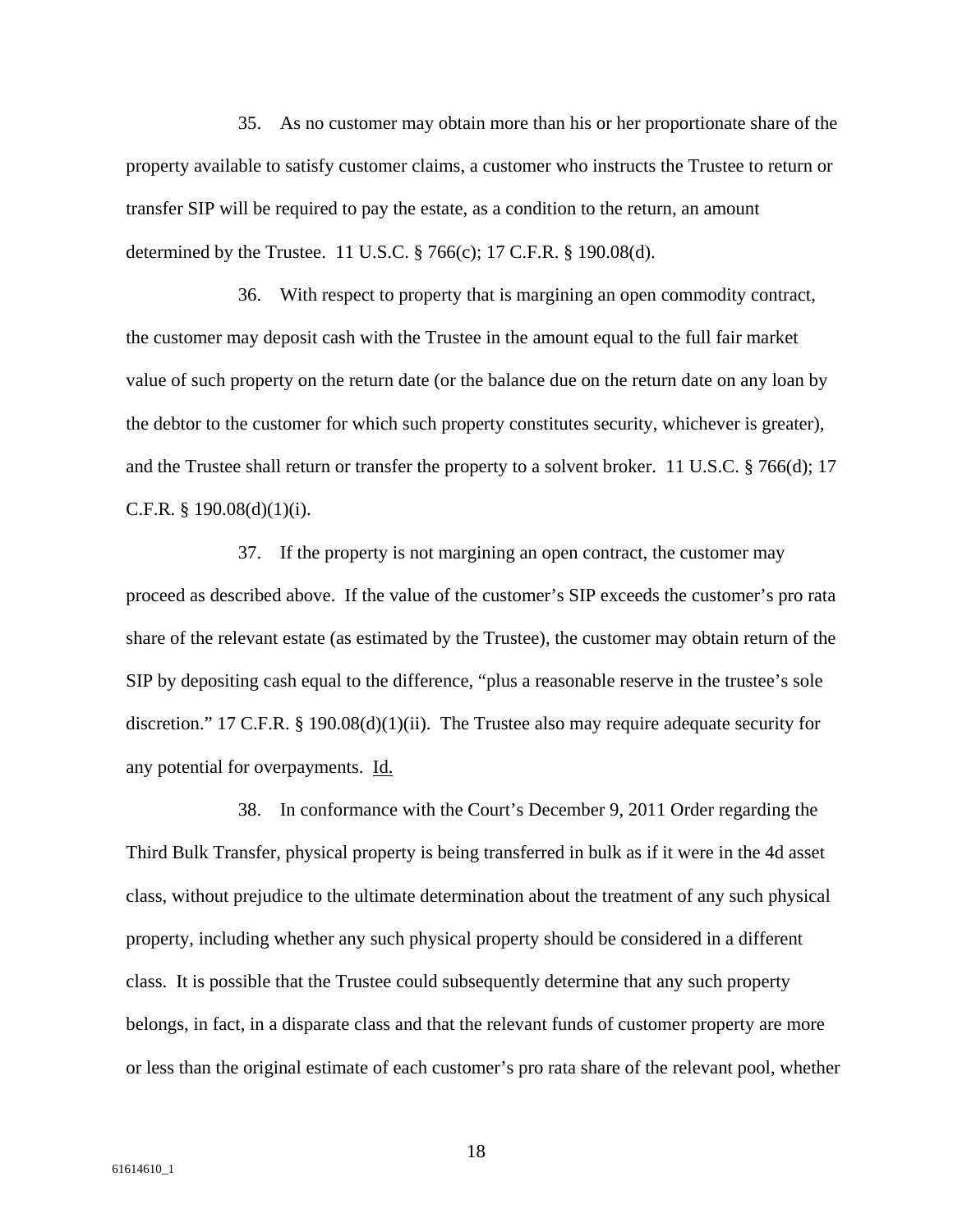the 4d Segregated Customer Property account class or as a separate class (such as any possible delivery account class).<sup>13</sup> A customer in that instance who has received SIP may receive a subsequent cash distribution, to equalize the pro rata shares with other customers in the same account class.

### **THE DETERMINATION AND ALLOCATION OF CUSTOMER PROPERTY FOR CLAIMS BY MFGI'S SECURITIES CUSTOMERS**

#### **I. The SIPA Statutory Scheme.**

39. Congress enacted SIPA in 1970 to protect customers who have entrusted a

securities broker-dealer with cash or securities in the ordinary course of its business. The declared purpose of a SIPA liquidation proceeding is "to deliver customer name securities to or on behalf of customers . . . and to distribute customer property and . . . satisfy net equity claims of customers . . . ." 15 U.S.C. § 78fff(a).

- A. Customers and "Customer Property."
	- 40. SIPA affords special protections to "customers," a class that includes:

any person . . . who has a claim on account of securities received, acquired, or held by the debtor in the ordinary course of its business as a broker or dealer from or for the securities accounts of such person for safekeeping, with a view to sale, to cover consummated sales, pursuant to purchases, as collateral security, or for purposes of effecting transfer…. The term "customer" includes -- (i) any person who has deposited cash with the debtor for the purposes of purchasing securities…. and (iii) any person who has a claim against the debtor arising out of sales or conversions of such securities.

<sup>13.</sup> To the extent such reclassification of accounts establishes an overpayment to an account class, the CME guarantee would apply.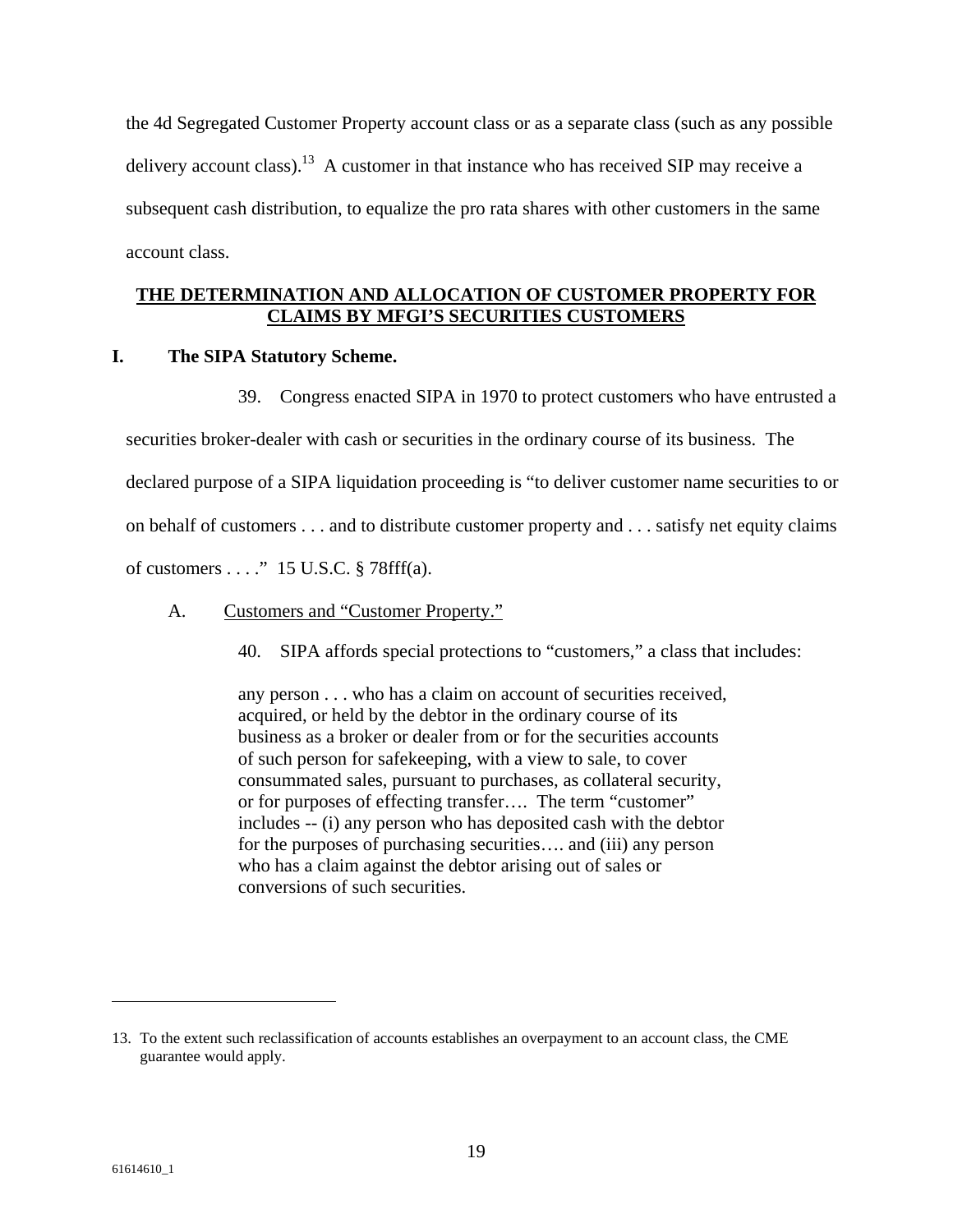15 U.S.C. § 78lll(2).14

41. SIPA also contemplates two separate categories of estate property: customer property and the debtor's general estate. 15 U.S.C. § 78lll(4). Customer property is accounted for and distributed to customers in a manner that is separate and distinct from the debtor's general estate. Id. The Trustee must allocate the property in his control between customer property and the general estate of the debtor. <u>See</u> 15 U.S.C. § 78fff-2(c)(1); 15 U.S.C. § 78fff(e). This structure is designed to meet the regulatory requirement that customer property will be held in a secure fashion and for prompt return in the event of liquidation, and also facilitates the expeditious return of customer property by allowing the Trustee to satisfy customer claims before completing a potentially lengthy or contentious general estate claims process. See 15 U.S.C. § 78fff(a)(1); H.R. Rep. No. 95-746, at 9-10 (1977).

42. The definition of customer property enacted as part of the 1978

amendments is broad and inclusive and reads as follows:

"[C]ustomer property" means cash and securities (except customer name securities delivered to the customer) at any time received, acquired, or held by or for the account of a debtor from or for the securities accounts of a customer, and the proceeds of any such property transferred by the debtor, including property unlawfully converted.

15 U.S.C. § 78111(4).

<sup>14.</sup> Claimants bear the burden of proving customer status. See Mishkin v. Siclari (In re Adler Coleman Clearing Corp.), 277 B.R. 520, 557 (Bankr. S.D.N.Y. 2002) ("well-established in the Second Circuit that a claimant bears the burden of proving that he or she is a 'customer' under SIPA"). The customer definition is narrowly construed in light of the statutory purpose, see In re Klein Maus & Shire Inc. 301 B.R. 408, 418 (Bankr. S.D.N.Y. 2003)(collecting cases), and must be established for particular transactions or accounts. See SEC v. F.O. Baroff Co., 497 F.2d 280, 282 n. 2 (2d Cir. 1974)(SIPA "contemplates that a person may be a 'customer' with respect to some of his claims for cash or shares, but not with respect to others.").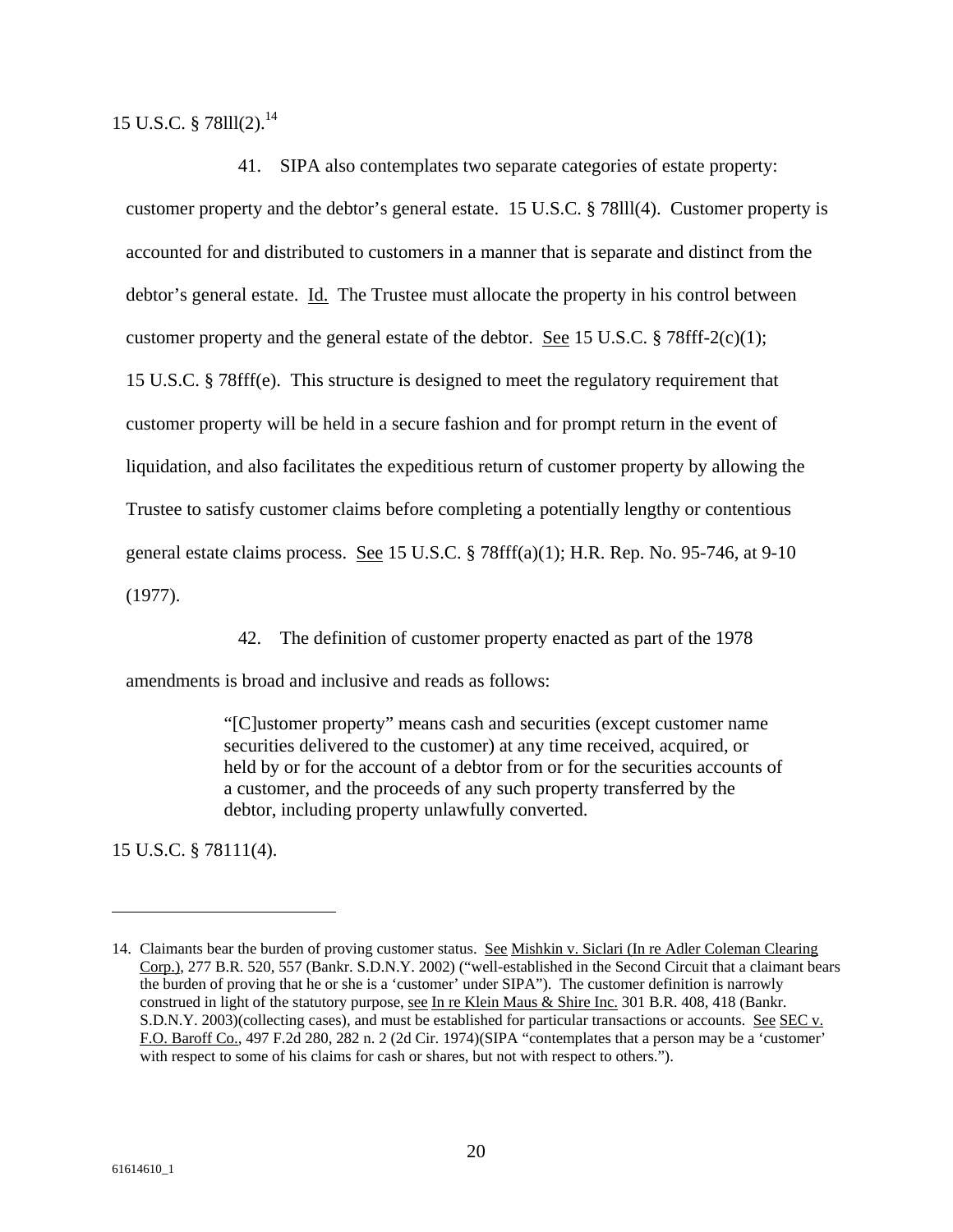43. Without limiting the definition of what may be considered customer

property, SIPA then provides guidelines for allocation of assets to the customer property fund as follows:

The term "customer property" includes --

(A) securities held as property of the debtor to the extent that the inability of the debtor to meet its obligations to customers for their net equity claims based on securities of the same class and series of an issuer is attributable to the debtor's noncompliance with the requirements of section 78 $o(c)(3)$  of this title and the rules prescribed under such section;

(B) resources provided through the use or realization of customers' debit cash balances and other customer-related debit items as defined by the Commission by rule;

(C) any cash or securities apportioned to customer property pursuant to section 78fff(d) of this title;…

(E) any other property of the debtor which, upon compliance with applicable laws, rules and regulations, would have been set aside or held for the benefit of customers, unless the trustee determines that including such property within the meaning of such term would not significantly increase customer property.

Id.

44. Under SIPA, the Trustee is instructed to deliver "customer name

securities" to or on behalf of customers, 15 U.S.C. § 78fff(a)(1)(A), subject to their first paying any indebtedness to the debtor. 15 U.S.C.  $\S$  78fff-2(c)(2). Prior to the 1978 amendments customer name securities were known as "specifically identifiable property," which was a much broader concept covering a wider range of assets. See 6 Collier, supra, ¶ 740.01.

45. Customer name securities are limited to non-negotiable securities held by the debtor and registered in the name of the customer or in the process of being registered on the filing date. See 15 U.S.C. § 78111(3); 1 Collier, supra  $\P$  12.03[3]. Whether a security falls into this narrow category depends on whether it is negotiable, not whether it is identifiable. 1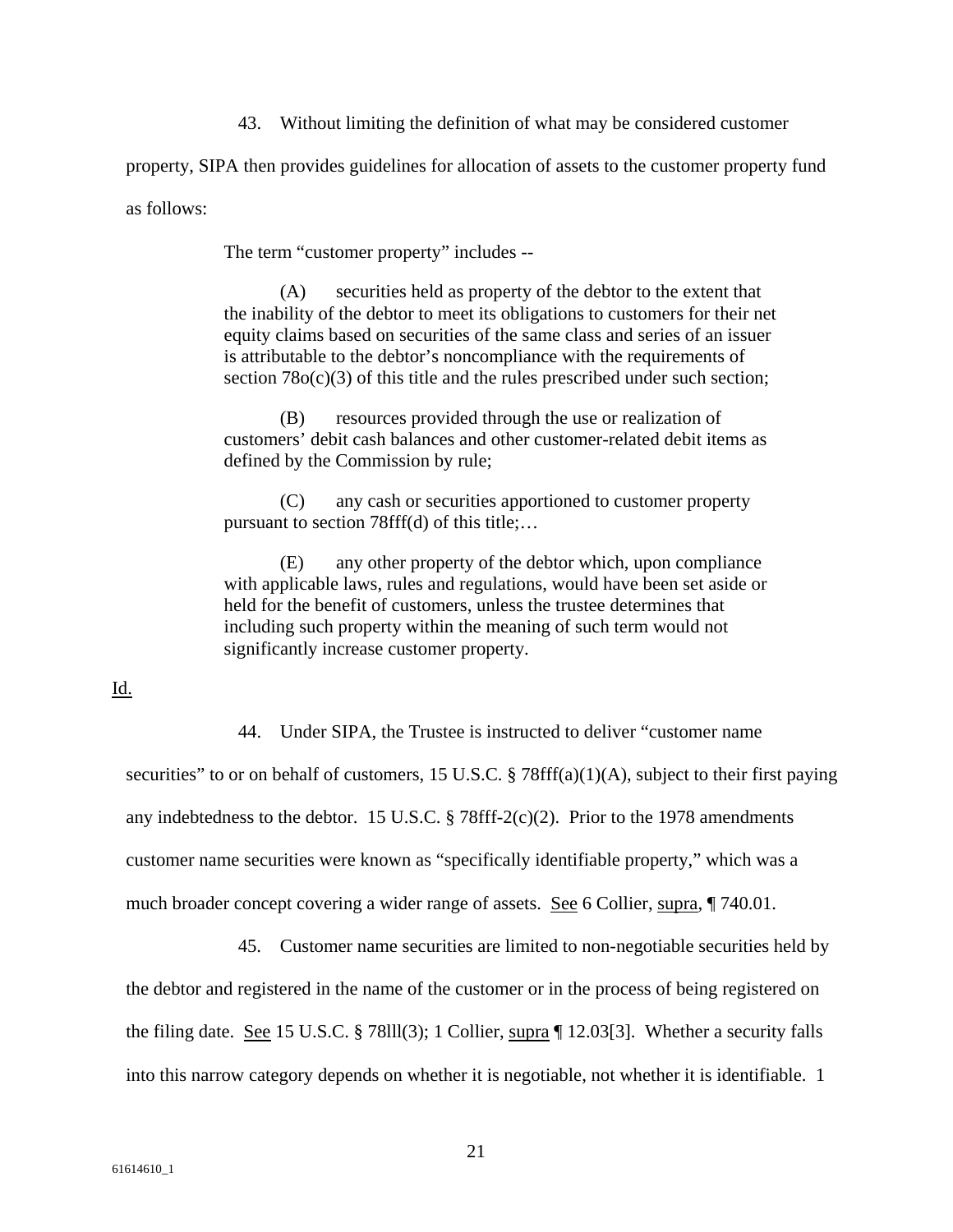Collier, supra, ¶ 12.13[2]. It is expected that the bulk of the MFGI securities will be handled in the claims process (or by transfers, where feasible), rather than returned as customer name securities.

#### B. The Determination of Net Equity for Securities Customers' Claims.

46. The SIPA claims process provisions direct that customers' net equity claims shall be determined to the extent "ascertainable from the books and records of the debtor" or as otherwise "established to the satisfaction of the trustee." 15 U.S.C. § 78fff-2(b). Securities are to be valued as of the Filing Date. Id.

47. Accordingly, determining the universe of securities customer claims to be allocated and the amounts of net equity will require claim by claim review and confirmation from MFGI's records of those claims not satisfied in full though the account transfer approved by the Court.

## C. SIPA Mandates the Use of "Any Other Assets" to Cover Deficits in the Reserve Account.

48. Under SIPA § 78lll(4)(E), where property "would have been set aside or held for the benefit of customers" in compliance with applicable law but was not, "any other property of the debtor" may be devoted to filling the gap. Thus, "if the debtor miscalculated the funds to be set aside . . . or otherwise under funded such account, the trustee can recoup any deficiency from 'firm' property." Horowitz v. Sheldon (In re Donald Sheldon & Co.), 148 B.R. 385, 390 (Bankr. S.D.N.Y. 1992). This is because, in compliance with applicable laws, rules, and regulations, such assets should "have been set aside or held for the benefit of customers." Id.; accord Ferris, Baker Watts, Inc. v. Stephenson (In re MJK Clearing), 286 B.R. 109, 132 (Bankr. D. Minn. 2002) (finding debtor's other, non-15c3-3 accounts can be used to remedy the shortfall in the customer Reserve Account).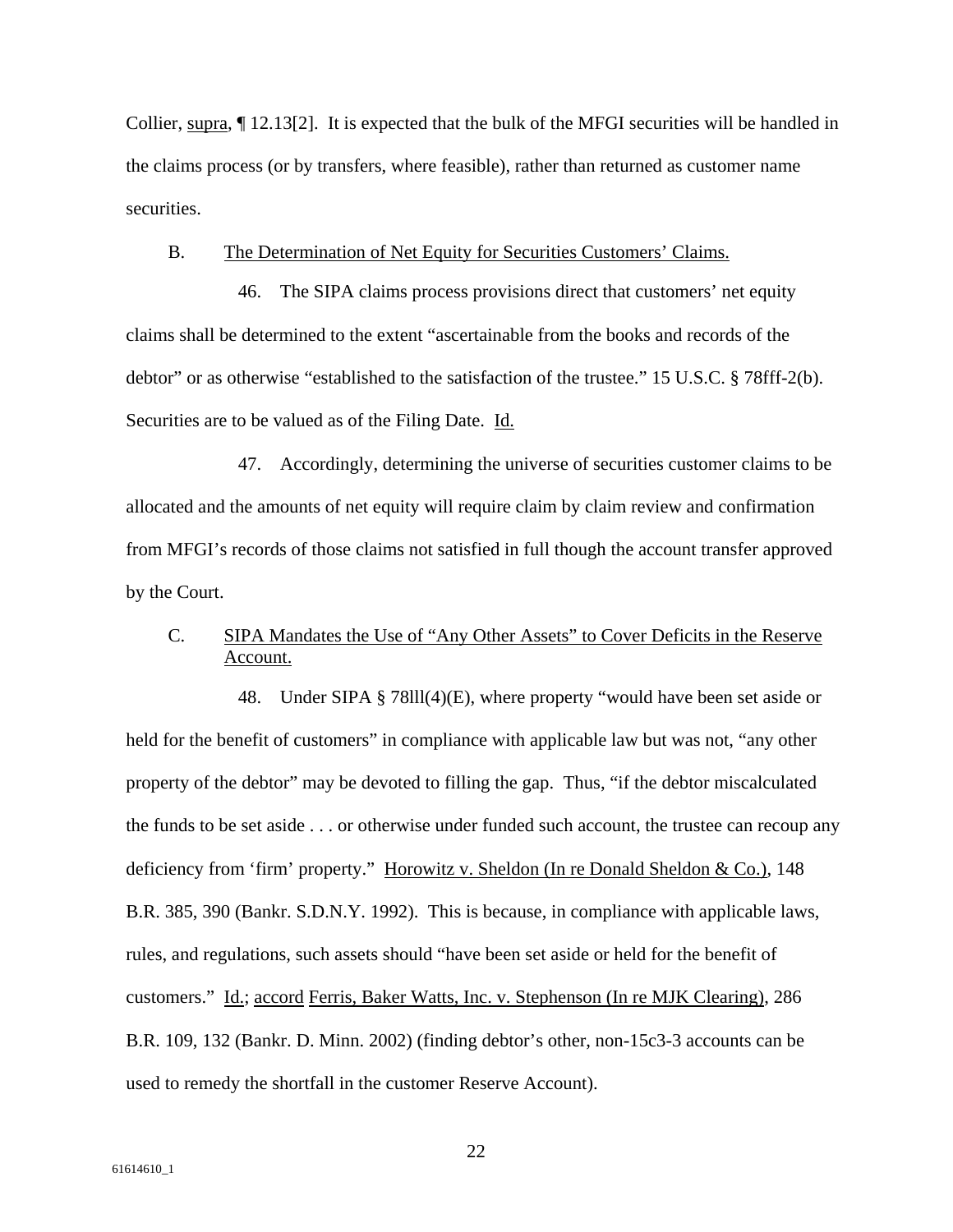49. Thus, once the Trustee determines that there is a shortfall in assets because the debtor failed to maintain possession or control of customers' fully paid and excess-margin securities, or failed to maintain sufficient reserves in the Reserve Account, 15 U.S.C. § 78lll(4)(E) would permit the Trustee to look to the debtor's other property, to replace the missing securities, with cash if necessary, and to rectify any deficiency in the Reserve Account, as if the debtor had complied with the appropriate regulations. See id. at 130-32 ("SIPA requires the trustee to correct the debtor's failure to comply, and apportion that cash to 'customer property' as if the debtor had complied with the appropriate regulations." (citation omitted) (emphasis added). Accord, In re Donald Sheldon, 148 B.R. at 390; Order Approving Trustee's Motion for Allocation of Property of the Estate, at 2, In re Lehman Brothers Inc., No. 08-01420 (JMP) (Bankr. S.D.N.Y. Mar. 2, 2010), ECF No. 2743. Pursuant to SIPA, the Trustee is thus authorized and required to remedy reserve shortfalls for MFGI's securities customers by allocating assets as necessary to customer property.

#### **II. The Additional Rights Afforded Securities Customers to SIPA Coverage.**

50. Backstopping the fund of customer property for securities customers, SIPA provides that when the net equity of customers exceeds the pro rata share of customer property, SIPC will advance up to \$500,000 for securities claims of which up to \$250,000 may be for cash on deposit for securities transactions. 15 U.S.C. § 78fff-3(a). SIPC is subrogated to customer rights with respect to its advances under these provisions. Id.

51. Advances are not available to affiliates, insiders, brokers with proprietary accounts, and certain other claimants. Id. In this liquidation, most customers who might be eligible for SIPC cash advances will already have received these amounts through the securities account transfer approved by the Court.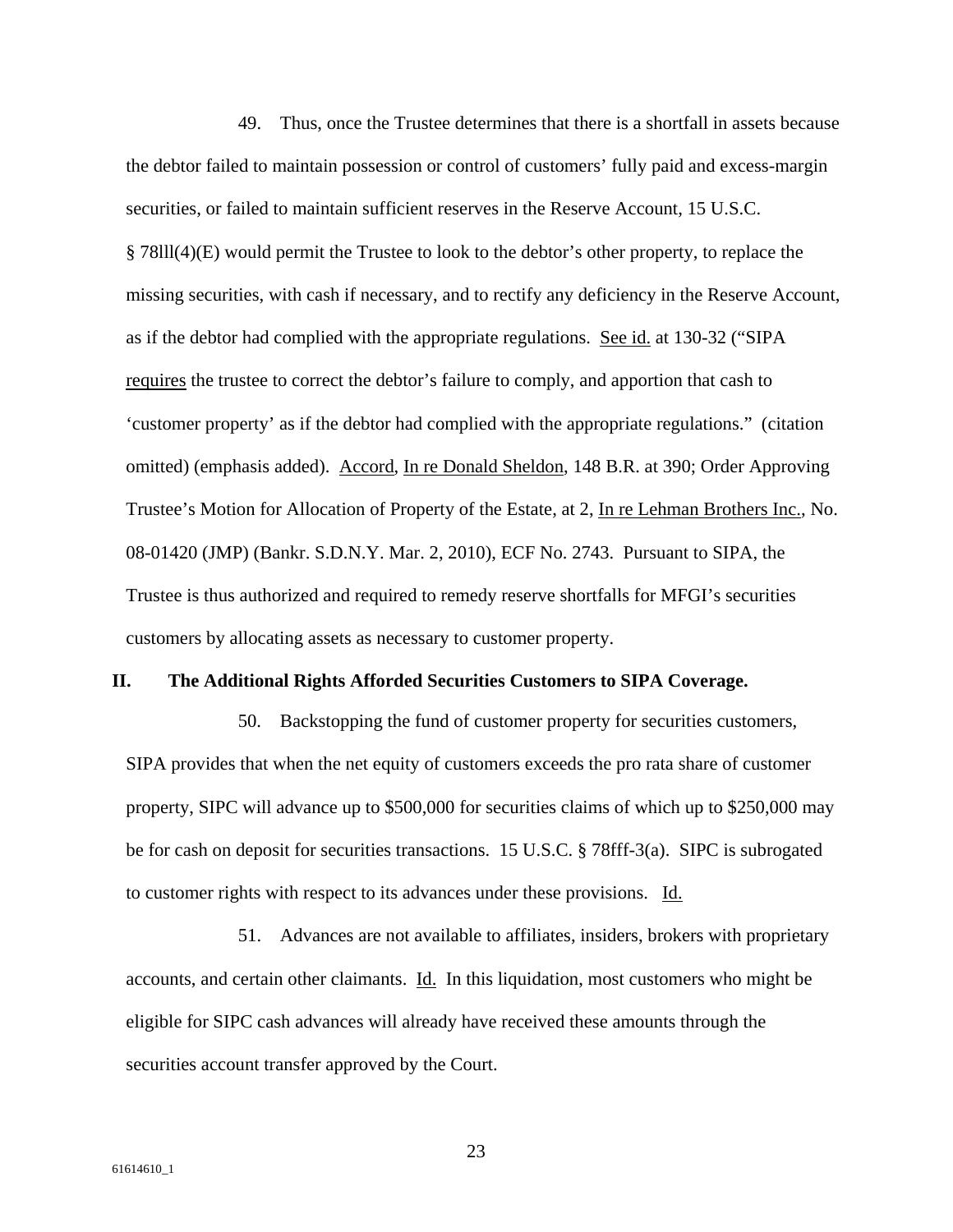#### **GENERAL ESTATE PROPERTY**

52. The claims and distribution process for the general estate is governed by the general Bankruptcy Code provisions, see 11 U.S.C. § 726, and requires little elaboration.

53. As described above, SIPA provides for the allocation of non-customer property to satisfy demonstrated shortfalls in regulatory compliance to the extent necessary to satisfy customer claims. See supra ¶¶ 48-49. See also 1 Collier, supra ¶ 12.15[1] ("[T]he requirement in [15 U.S.C. § 78*lll*(4)(E)] that 'any other property of the debtor' be used to fill gaps caused by debtor noncompliance with [applicable laws, rules and regulations] has been held, in some circumstances, to extend to any firm property that would have been available to achieve compliance prior to the commencement of the liquidation. This firm property becomes part of the fund of customer property to the extent necessary to correct a deficit therein.").

54. The CFTC Regulations adopt a similar regime, though it has been less frequently applied and the general estate property to which it may apply remains uncertain. See, e.g., 17 C.F.R. § 190.08(a)(1)(ii)(F) (customer property includes property which was "unlawfully converted but is a part of the debtor's estate");  $17$  C.F.R. §  $190.08(a)(1)(ii)(J)$ (setting forth CFTC position that if customer property is "insufficient to satisfy in full all claims of public customers," the debtor's cash, securities or other property, such as trading or operating accounts and commodities, may included in the customer property pool)<sup>15</sup>; 48 Fed. Reg. at 8717 ("The Commission believes that the Bankruptcy Act makes clear that the

<sup>15.</sup> As noted above, one court held this provision exceeded CFTC's authority on the grounds that it conflicts with the Bankruptcy Code provision, 11 U.S.C. § 766(J)(2), that commodity customers would have general creditor claims to the extent the pro rata distribution of customer property did not fully satisfy their net equity claims. In re Griffin Trading Co., 245 B.R. 291 (Bankr. N.D. Ill. 2000), vacated, 270 B.R. 883 (Bankr. N.D. Ill. 2001).